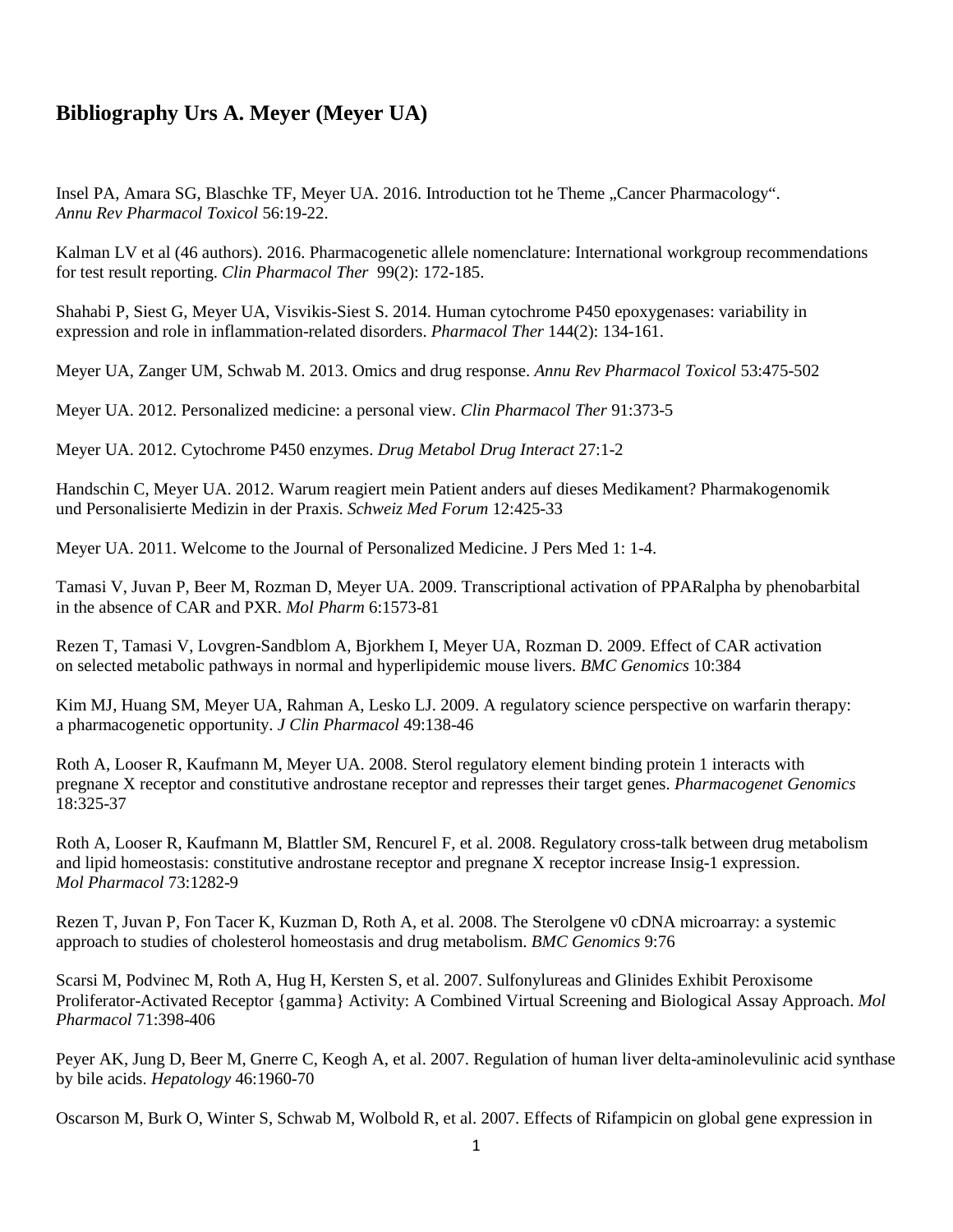human small intestine. *Pharmacogenetics and Genomics* 17:907-18

Orolin J, Vecera R, Jung D, Meyer UA, Skottova N, Anzenbacher P. 2007. Hypolipidemic effects of silymarin are not mediated by the peroxisome proliferator-activated receptor alpha. *Xenobiotica* 37:725-35 Meyer UA. 2007. Genes and the individual response to treatment. In *Treating Individuals*, ed. P Rothwell. Oxford: Elsevier Ltd. pp 151-68

Meyer UA. 2007. Endo-xenobiotic crosstalk and the regulation of cytochromes P450. *Drug Metab Rev* 39:639-46

Köhalmy K, Tamasi V, Kobori L, Sarvary E, Pascussi J-M, et al. 2007. Dehydroepiandrosterone induces human CYP2B6 through the constitutive androstane receptor. *Drug Metab. Disp.* 35:1495-501

Blattler SM, Rencurel F, Kaufmann MR, Meyer UA. 2007. In the regulation of cytochrome P450 genes, phenobarbital targets LKB1 for necessary activation of AMP-activated protein kinase. *Proc Natl Acad Sci U S A* 104:1045-50

Rencurel F, Foretz M, Kaufmann MR, Stroka D, Looser R, et al. 2006. Stimulation of AMP-activated protein kinase is essential for the induction of drug metabolizing enzymes by phenobarbital in human and mouse liver. *Mol Pharmacol* 70:1925-34

Podvinec M, Meyer UA. 2006. Prediction of cis-regulatory elements for drug-activated transcription factors in the regulation of drug-metabolising enzymes and drug transporters. *Expert Opin Drug Metab Toxicol* 2:367-79

Oscarson M, Zanger UM, Rifki OF, Klein K, Eichelbaum M, Meyer UA. 2006. Transcriptional profiling of genes induced in the livers of patients treated with carbamazepine. *Clin Pharmacol Ther* 80:440-56

Jung D, Mangelsdorf DJ, Meyer UA. 2006. Pregnane X receptor is a target of farnesoid X receptor. *J Biol Chem* 281:19081-91

Meyer UA, Flockhart DA. 2005. Clincal Perspectives. In *Pharmacogenomics*, ed. W Kalow, Meyer,UA.,Tyndale RF. New York: Taylor & Francis.pp 247-63

Meyer UA, Blättler S, Gnerre C, Oscarson M, Peyer A-K, et al. 2005. In vitro, in vivo, and in silico approaches to predict induction of drug metabolism. In Pharmacokinetic profiling in drug research: biological, physiocochemical, and computational strategies: *Helvetica Chimica Acta*. pp. 93-103.

Meyer RP, Lindberg RL, Hoffmann F, Meyer UA. 2005. Cytosolic persistence of mouse brain CYP1A1 in chronic heme deficiency. *J Biol Chem* 386:1157-64

Kalow W, Meyer UA,Tyndale RF (eds), 2005. *Pharmacogenomics*. New York: Taylor & Francis.

Handschin C, Meyer UA. 2005. Regulatory network of lipid-sensing nuclear receptors: roles for CAR, PXR, LXR, and FXR. *Arch Biochem Biophys* 433:387-96

Handschin C, Lin J, Rhee J, Peyer AK, Chin S, et al. 2005. Nutritional regulation of hepatic heme biosynthesis and porphyria through PGC-1alpha. *Cell* 122:505-15

Handschin C, Gnerre C, Fraser DJ, Martinez-Jimenez C, Jover R, Meyer UA. 2005. Species-specific mechanisms for cholesterol 7alpha-hydroxylase (CYP7A1) regulation by drugs and bile acids. *Arch Biochem Biophys* 434:75-85

Haberl M, Anwald B, Klein K, Weil R, Fuss C, et al. 2005. Three haplotypes associated with CYP2A6 phenotypes in Caucasians. *Pharmacogenet Genomics* 15:609-24

Gnerre C, Schuster GU, Roth A, Handschin C, Johansson L, et al. 2005. LXR deficiency and cholesterol feeding affect expression and phenobarbital mediated induction of cytochromes P450 in mouse liver. *J Lipid Res* 46:1633-42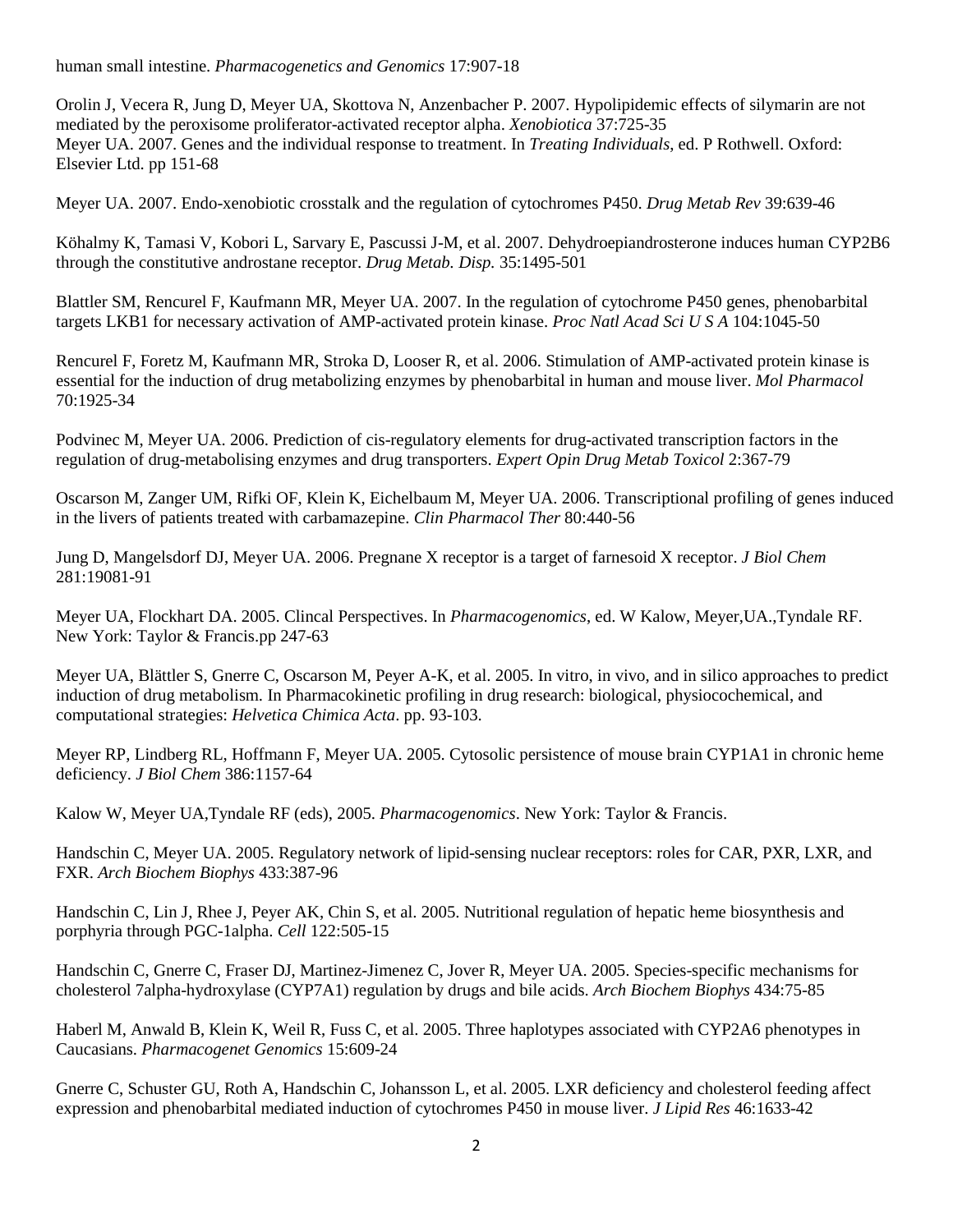Podvinec M, Handschin C, Looser R, Meyer UA. 2004. Identification of the xenosensors regulating human 5 aminolevulinate synthase. *Proc. Natl. Acad. Sci. U S A* 101:9127-32

Meyer UA. 2004. Pharmacogenetics - five decades of therapeutic lessons from genetic diversity. *Nat Rev Genet* 5:669-76 Handschin C, Meyer UA. PXR and CAR: More than meets the eye. *Proc. 15th Int. Symposium on Microsomes and Drug Oxidations*, *Mainz, Germany*, *2004*: Medimond, Pianoro, Italy..

Handschin C, Blaettler S, Roth A, Looser R, Oscarson M, et al. 2004. The evolution of drug-activated nuclear receptors: one ancestral gene diverged into two xenosensor genes in mammals. *Nucl Recept* 2:7

Gnerre C, Blaettler S, Kaufmann MR, Looser R, Meyer UA. 2004. Regulation of CYP3A4 by the bile acid receptor FXR: evidence for functional binding sites in the CYP3A4 gene. *Pharmacogenetics* 14:635-45

Baader M, Meyer UA. 2004. Cytochrome P450 (CYP) monooxygenase superfamily. *xPharm http://www.xpharm.com/citation?Article\_ID=800*

Baader M, Meyer UA. 2004. Cytochrome P450 (CYP) monooxygenase 2C9. *xPharm http://www.xpharm.com/citation?Article\_ID=800*

Baader M, Meyer UA. 2004. Cytochrome P450 (CYP) monooxygenase 2B6. *xPharm http://www.xpharm.com/citation?Article\_ID=800*

Baader M, Meyer UA. 2004. Cytochrome P450 (CYP) monooxygenase 2C19. *xPharm http://www.xpharm.com/citation?Article\_ID=800*

Baader M, Meyer UA. 2004. Cytochrome P450 (CYP) monooxygenase 3A4-5. *xPharm http://www.xpharm.com/citation?Article\_ID=800*

Baader M, Meyer UA. 2004. Cytochrome P450 (CYP) monooxygenase 1A1-2. *xPharm http://www.xpharm.com/citation?Article\_ID=800*

Baader M, Meyer UA. 2004. Cytochrome P450 (CYP) monooxygenase 2D6. *xPharm http://www.xpharm.com/citation?Article\_ID=800*

Sanyal S, Handschin C, Podvinec M, Song KH, Kim HJ, et al. 2003. Molecular cloning and characterization of chicken orphan nuclear receptor cTR2. *Gen Comp Endocrinol* 132:474-84

Meyer UA. 2003. Genetic polymorphisms and induction/repression of drug metabolism as major determinants of interindividual variation in drug response. *J UOEH* 25:87-96

Handschin C, Podvinec M, Meyer U. 2003. In *silico* approaches, and *in vitro* and *in vivo* experiments to predict induction of drug metabolism. *Drug News Perspect* 16:423-34

Handschin C, Meyer UA. 2003. Induction of Drug Metabolism: the role of nuclear receptors. *Pharmacol Rev* 55:649-73

Handschin C, Meyer UA. 2003. The molecular mechanism of induction of cytochromes P450 by drugs and other xenobiotics. *Nova Acta Leopoldina NF 87* Nr. 329:205-11

Fried R, Meyer UA. 2003. Akute hepatische porphyrie (akut intermittierende Porphyrie, hereditäre Koproporphyrie, Porphyria variagata. In *Internistische Notfälle*, ed. NE Gyr, RA Schoenenberger, WE Haefeli: pp.149-51. Stuttgart: Thieme

Fraser DJ, Zumsteg A, Meyer UA. 2003. Nuclear receptors constitutive androstane receptor and pregnane X receptor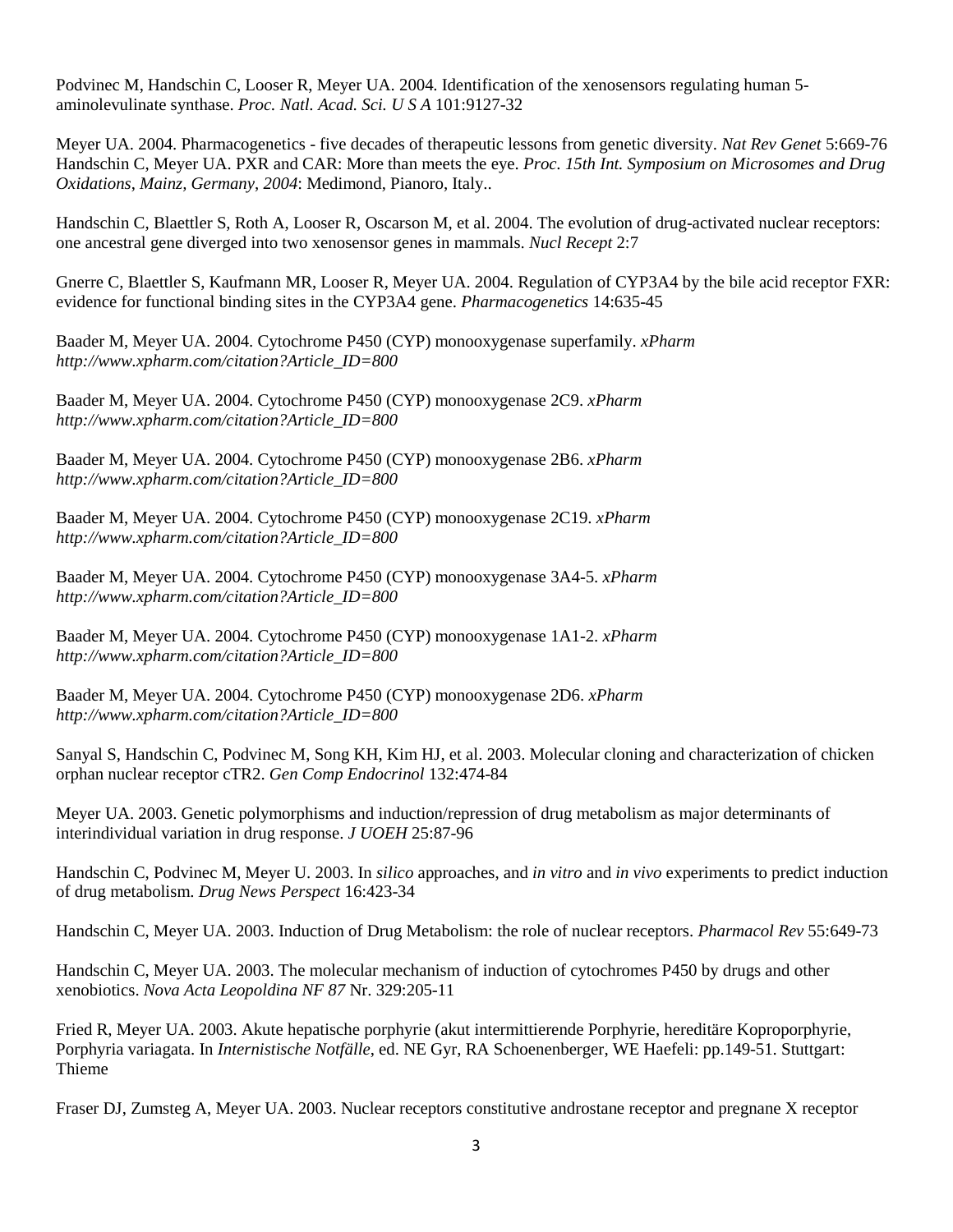activate a drug-responsive enhancer of the murine 5-aminolevulinic acid synthase gene. *J Biol Chem* 278:39392-401

van Giersbergen PLM, Gnerre C, Treiber A, Dingemanse J, Meyer UA. 2002. Bosentan, a dual endothelin receptor antagonist, activates the pregnane X nuclear receptor. *European J Pharmacol* 450:115-21

Podvinec M, Kaufmann MR, Handschin C, Meyer UA. 2002. NUBIScan, an in-silico approach for prediction of nuclear receptor response elements. *Mol Endocrin* 16:1269-79

Ourlin JC, Handschin C, Kaufmann M, Meyer UA. 2002. A Link between Cholesterol Levels and Phenobarbital Induction of Cytochromes P450. *Biochem Biophys Res Commun* 291:378-84

Narimatsu S, Takemi C, Tsuzuki D, Kataoka H, Yamamoto S, et al. 2002. Stereoselective metabolism of bufuralol racemate and enantiomers in human liver microsomes. *J Pharmacol Exp Ther* 303:172-8

Meyer UA, Gut J. 2002. Genomics and the prediction of xenobiotic toxicity. *Toxicology* 181-182:463-6

Meyer UA. 2002. Introduction to pharmacogenomics: promises, opportunities, and limitations. In *Pharmacogenomics*, ed. J Licinio, M Wong:1-8. Weinheim (Germany): Wiley-VCH. pp. 1-8

Meyer RP, Podvinec M, Meyer UA. 2002. Cytochrome P450 CYP1A1 accumulates in the cytosol of kidney and brain and is activated by heme. *Mol Pharmacol* 62:1061-7.

Kalow W, Meyer UA, Tyndale RF, eds. 2002. *Pharmacogenetics*. Tokyo: Technomics, Inc. (Japanese edition)

Jung D, Podvinec M, Meyer UA, Mangelsdorf DJ, Fried M, et al. 2002. Human organic anion transporting polypeptide 8 promoter is transactivated by the farnesoid X receptor/bile acid receptor. *Gastroenterology* 122:1954-66

Handschin C, Podvinec M, Amherd R, Looser R, Ourlin JC, Meyer UA. 2002. Cholesterol and bile acids regulate xenosensor signaling in drug-mediated induction of cytochromes P450. *J Biol Chem* 277:29561-7

Fraser DJ, Podvinec M, Kaufmann MR, Meyer UA. 2002. Drugs mediate the transcriptional activation of the 5 aminolevulinic acid synthase (ALAS1) gene via the chicken xenobiotic-sensing nuclear receptor (CXR). *J Biol Chem* 277:34717-26

Baader M, Gnerre C, Stegeman JJ, Meyer UA. 2002. Transcriptional Activation of Cytochrome P450 CYP2C45 by Drugs Is Mediated by the Chicken Xenobiotic Receptor (CXR) Interacting with a Phenobarbital Response Enhancer Unit. *J Biol Chem* 277:15647-53

Wong JMY, Harper pA, Meyer UA, Bock KW, Mörike K, et al. 2001. Ethnic variability in the allelic distributionof human aryl hydrocarbon receptor codon 554 and assessment of variant receptor function *in vitro*. *Pharmacogenetics* 11:85-94

Schuurmans MM, Hoffmann F, Lindberg R, Meyer UA. 2001. Zinc mesoporphyrin represses induced hepatic 5 aminolevulinic acid synthase and reduces heme oxygenase activity in a mouse model of acute hepatic porphyria. *Hepatology* 33:1217-22

Meyer UA. 2001. Pharmakogenomik. *Medgen* 13:246-8

Meyer UA. 2001. Pharmacogenetics - Clinical Viewpoints. In *Pharmacogenomics*, ed. W Kalow, UA Meyer, RF Tyndale. New York, Basel: Marcel Dekker, Inc. pp 135-50

Kalow W, Meyer UA, Tyndale RF. 2001. *Pharmacogenomics*. New York, Basel: Marcel Dekker.

Handschin C, Podvinec M, Stöckli J, Hoffmann K, Meyer UA. 2001. Conservation of signaling pathways of xenobiotic-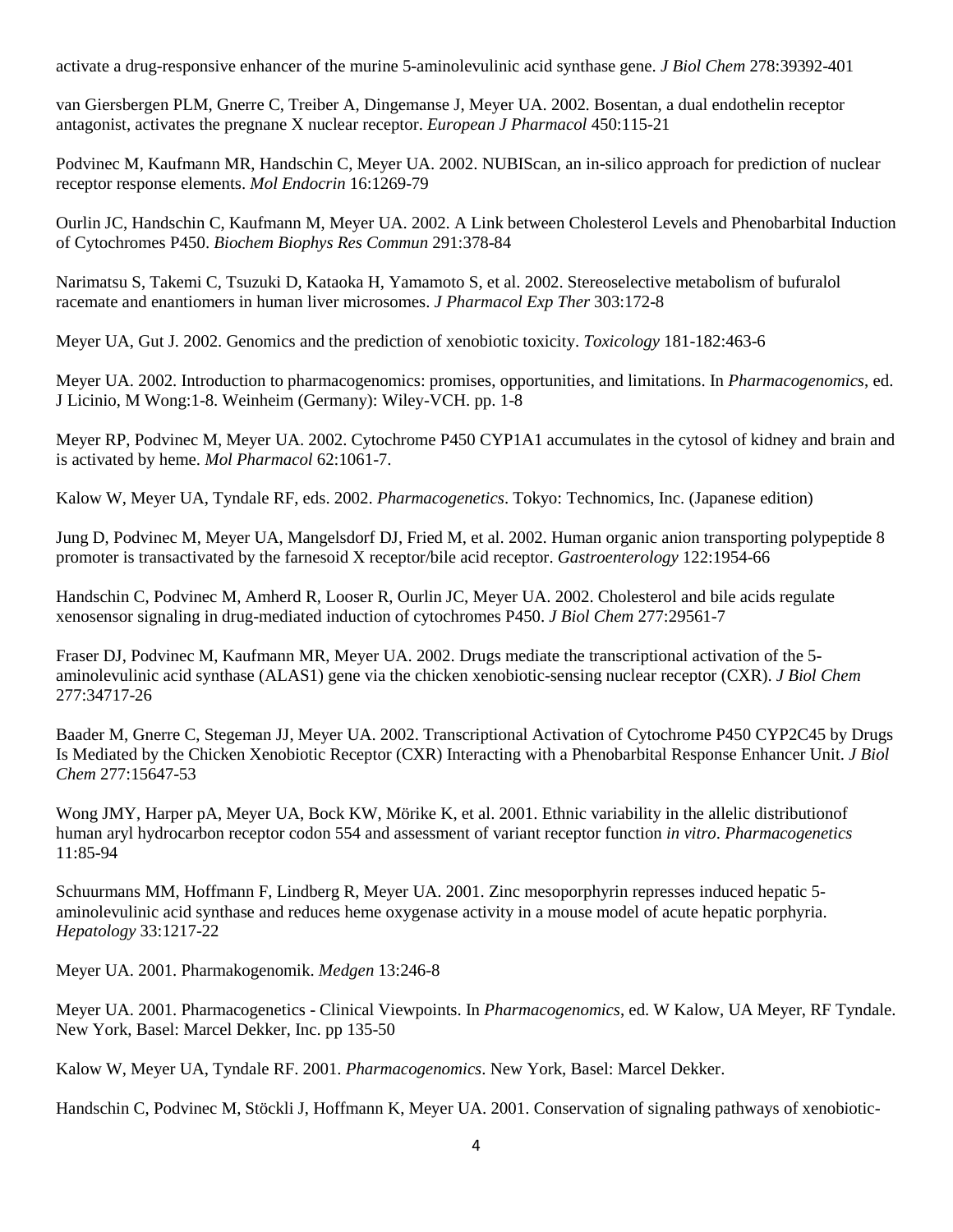sensing orphan nuclear receptors, chicken xenobiotic receptor, constitutive androstane receptor, and pregnane X receptor, from birds tu humans. *Mol Endocrinol* 15:1571-85

Handschin C, Podvinec M, Looser R, Amherd R, Meyer UA. 2001. Multiple enhancer units mediate drug-induction of CYP2H1 by xenobiotic-sensing orphan nuclear receptor Chicken Xenobiotic Receptor. *Mol Pharm* 60:681-9

Gellner K, Eiselt R, Hustert E, Arnold H, Koch I, et al. 2001. Genomic organization of the human *CYP3a* locus: identificationof a new, inducible *CYP3A* gene. *Pharmacogenetics* 11:111-21

Eiselt R, Domanski TL, Zibat A, Mueller R, Presecan-Siedel E, et al. 2001. Identification and functional characterization of eight CYP3A4 protein variants. *Pharmacogenetics* 11:447-58

Ourlin JC, Baader M, Fraser D, Halpert JR, Meyer UA. 2000. Cloning and functional expression of a first inducible avian cytochrome P450 of the CYP3A subfamily (CYP3A37). *Arch Biochem Biophys* 373:375-84

Meyer UA. 2000. Pharmacogenetics. In *Melmon & Morelli's Clinical Pharmacology*, ed. GS Carruthers, BB Hoffman, KL Melmon, DW Nierenberg, 4th edition:1179-205. New York: McGraw-Hill. Number of 1179-205 pp.

Meyer UA. 2000. Drugs and toxins - drug handling. In *Liver Cirrhosis and its Development*, ed. JL Boyer: Kluwer Academic Publishers: pp 236-41

Meyer UA. 2000. Pharmacogenetics and adverse drug reactions. *Lancet* 356:1667-71

Handschin C, Podvinec M, Meyer UA. 2000. CXR, a chicken xenobiotic-sensing orphan nuclear receptor, is related to both mammalian pregnane X receptor (PXR) and constitutive androstane receptor (CAR). *Proc Natl Acad Sci U S A* 97:10769-74

Handschin C, Meyer UA. 2000. A conserved nuclear receptor consensus sequence (DR-4) mediates transcriptional activation of the chicken CYP2H1 gene by phenobarbital in a hepatoma cell line. *J Biol Chem* 275:13362-9

Fried R, Meyer UA. 2000. Porphyrien. In *Klinische Gastroenterologie und Stoffwechsel*, ed. G Adler et al. (eds). Berlin: Springer-Verlag. pp 837-45

Amherd R, Hintermann E, Walz D, Affolter M, Meyer UA. 2000. Purification, cloning, and characterization of a second arylalkylamine N-acetyltransferase from drosophila melanogaster. *DNA Cell Biol* 19:697-705

Meyer UA, Hoffmann K. 1999. Phenobarbital-mediated changes in gene expression in the liver. *Drug Metab Rev* 31:365- 79

Metry J-M, Meyer UA. 1999. *Drug regimen compliance. Issues in clincial trials and patient management*. Chichester, UK; Jophn Wiley & Sons.

Lindberg RLP, Martini R, Baumgartner M, Erne B, Borg J, et al. 1999. Motor neoropathy in porphobilinogen deaminasedeficient mice imitates the peripheral neuropathy of human acute porphyria. *J Clin Invest* 103:1127-34

Haller L, Sossouhounto R, Coulibaly IM, Dosso M, Kone M, et al. 1999. Isoniazid plus sulphadoxine-pyrimethamine can reduce morbidity of HIV-positive patients treated for tuberculosis in Africa: a controlled clinical trial. *Chemotherapy* 45:452-65

Schuurmans M, Meyer UA. 1998. Akute hepatische Porphyrie (akut intermittierende Porphyrie, hereditäre Koproporphyrie, Porphyria variegata). In *Internistische Notfälle*, ed. NE Gyr, RA Schoenenberger, WE Haefeli:.Stuttgart: Georg Thieme Verlag. pp 137-49

Rothen J-P, Haefeli WE, Meyer UA, Todesco L, Wenk M. 1998. Acetaminophen is an inhibitor of hepatic N-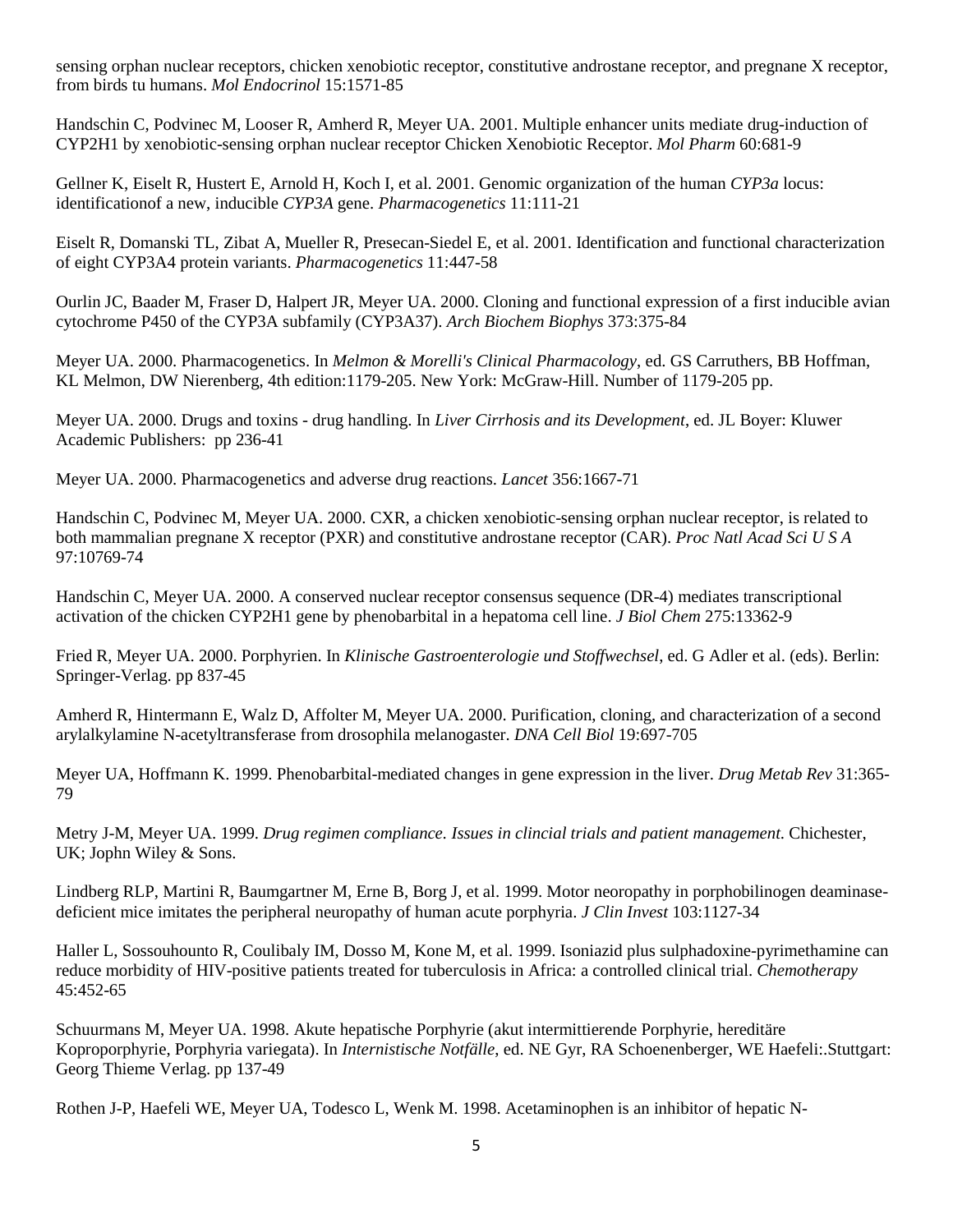## acetyltransferase 2 *in vitro* and *in vivo*. *Pharmacogenetics* 8:553-9

Meyer UA, Schuurmans MM, Lindberg RLP. 1998. Acute Porphyrias: pathogenesis of neurological manifestations. *Sem Liver Dis* 18:43-52

Meyer UA, Lindberg R. 1998. Eine transgene Maus mit der Krankheit Porphyrie. *Uni Nova*:31-4

Meyer UA. 1998. Medically relevant genetic variation of drug effects. In *Evolution in Health and Disease*, ed. S Stearns: Oxford University Press. pp 41-49

Meyer UA. 1998. Polymorphisms of genes of toxicological significance. In *Molecular Biology in Toxicology*, ed. A. Puga, KB Wallace: Washington: Taylor and Francis. pp 63-71

Ibeanu GC, Goldstein JA, Meyer U, Benhamou S, Bouchardy C, et al. 1998. Identification of new human CYP2C19 alleles (CYP2C19\*6 and CYP2C19\*2B) in a Caucasian poor metabolizer of mephenytoin. *J Pharmacol Exp Ther* 286:1490-5.

Brodbeck D, Amherd R, Callaerts P, Hintermann E, Meyer UA, Affolter M. 1998. Molecular and biochemical characterization of the *aaNAT1* (Dat) Locus in *Drosophila melanogaster*: differential expression of two gene products. *DNA Cell Biol* 17:621-33

Scott RJ, Taeschner W, Heinimann K, Muller H, Dobbie Z, et al. 1997. Association of extracolonic manifestations of familial adenomatous polyposis with acetylation phenotype in a large FAP kindred. *Eur J Hum Genet* 5:43-9.

Rochat B, Amey M, Gillet M, Meyer UA, Baumann P. 1997. Identification of three cytochrome P450 isozymes involved in N-demethylation of citalopram enantiomers in human liver microsomes. *Pharmacogenetics* 7:1-10.

Meyer UA, Zanger UM. 1997. Molecular mechanisms of genetic polymorphisms of drug metabolism. *Annu Rev Pharmacol Toxicol* 37:269-96

Marez D, Legrand M, Sabbagh N, Lo Guidice J-M, Spire C, et al. 1997. Polymorphism of the cytochrome P450 CYP2D6 gene in a European population: Characterization of 48 mutations and 53 alleles, their frequencies and evolution. *Pharmacogenetics* 7:193-202

Früh FW, Zanger UM, Meyer UA. 1997. Extent and character of phenobarbital-mediated changes in gene expression in liver. *Mol Pharmacol* 51:363-9

Meyer UA, Amrein R, Balant LP, Bertilsson L, Eichelbaum M, et al. 1996. Antidepressants and drug metabolising enzymes - expert group report. *Acta Psych Scand* 93:71-9

Meyer UA. 1996. Metabolic interactions of the proton-pump inhibitors lansoprazole, omeprazole and pantoprazole with other drugs. *Eur J Gastroenterol Hepatol* 8:S21-5

Meyer UA. 1996. Vererbte Unterschiede in der Arzneimittelwirkung: Konsequenzen für die Arzneimitteltherapie. In *Grundlagen der Arzneimitteltherapie*. Basel: Documed.

Meyer UA. 1996. Overview of enzymes of drug metabolism. *J. Pharmacokinet. and Biop.* 24:449-59

Meyer UA. 1996. Interaction of proton pump inhibitors with cytochromes P450: Consequences for drug interactions. *Yale J Biol Med* 69:203-9

Lindberg RLP, Porcher C, Grandchamp B, Ledermann B, Bürki K, Brandner S, Aguzzi A and Meyer UA. 1996. Porphobilinogen deaminase deficiency in mice causes a neuropathy resembling that of human hepatic porphyria. *Nature Genet* 12:195-9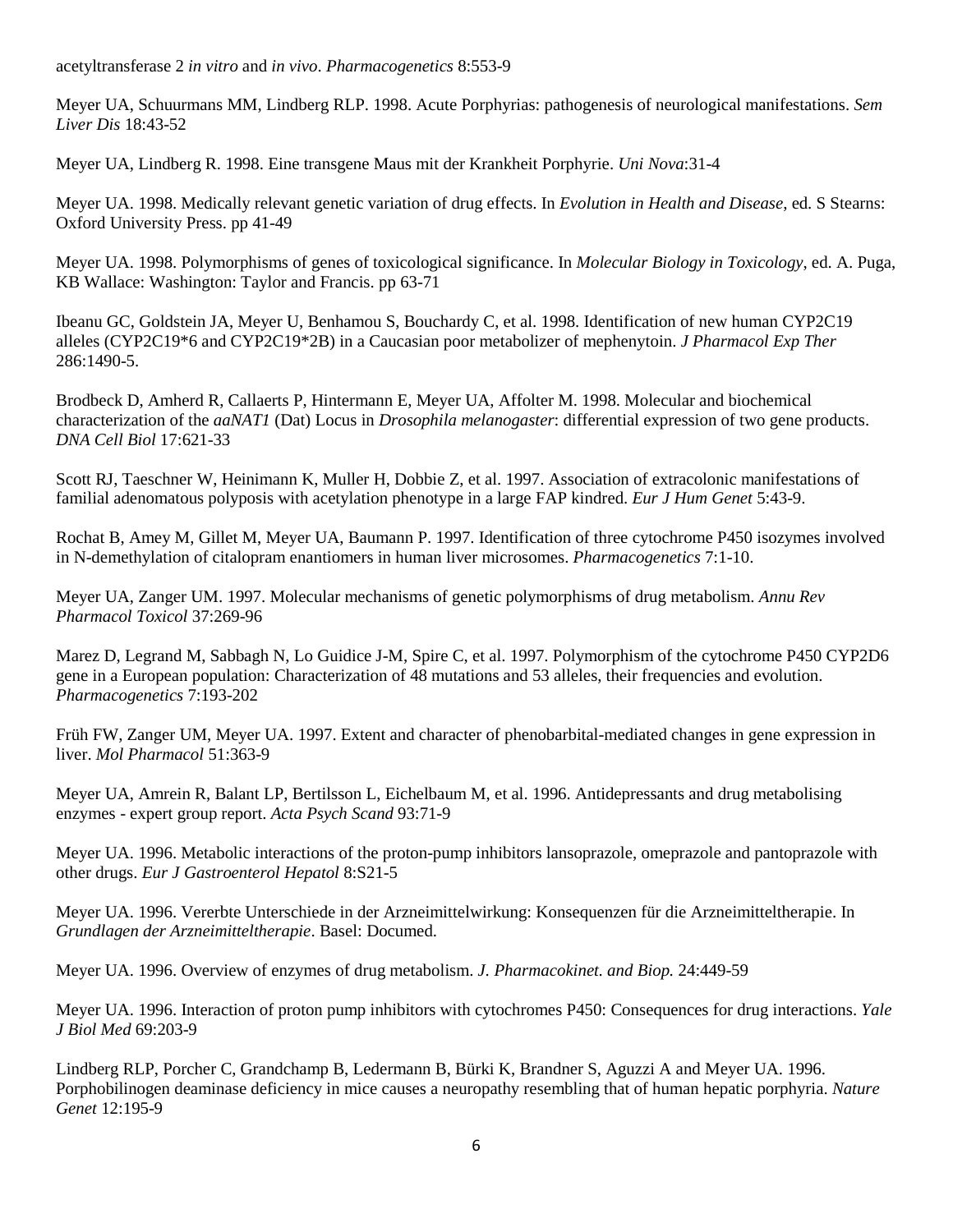Kaufmann GR, Wenk M, Taeschner W, Peterli B, Gyr K, et al. 1996. N-acetyltransferase 2 polymorphism in patients infected with human immunodeficiency virus. *Clin Pharmacol Ther* 60:62-7

Jover R, Lindberg RLP, Meyer UA. 1996. Role of heme in cytochrome P450 transcription and function in mice treated with lead acetate. *Mol Pharmacol* 50:474-81

Jover R, Hoffmann K, Meyer UA. 1996. Induction of 5-aminolevulinate synthase by drugs is independent of increased apocytochrome P450 synthesis. *Biochem Biophys Res Comm* 226:152-7

Hintermann E, Grieder NC, Amherd R, Brodbeck D, Meyer UA. 1996. Cloning of an arylalkylamine N-acetyltransferase (aaNAT1) from Drosophila melanogaster expressed in the nervous system and the gut. *Proc Natl Acad Sci USA* 93:12315- 20

Ha HR, Candinas R, Stieger B, Meyer UA, Follath F. 1996. Interaction between amiodarone and lidocaine. *J Cardiovasc Pharmacol* 28:533-9

Fuhr U, Rost KL, Engelhardt R, Sachs M, Liermann D, et al. 1996. Evaluation of caffeine as a test drug for CYP1A2, NAT2 and CYP2E1 phenotyping in man by *in vivo* versus *in vitro* correlations. *Pharmacogenetics*: 159-76

Daly AK, Brockmöller J, Broly F, Eichelbaum M, Evans WE, et al. 1996. Nomenclature for human CYP2D6 alleles. *Pharmacogenetics* 6:193-201

Bont A, Steck AJ, Meyer UA. 1996. Die akuten hepatischen Porphyrien und ihre neurologischen Syndrome. *Schweiz Med Wschr* 126:3-14

Agundez JA, Olivera M, Ladero JM, Rodriguez-Lescure A, Ledesma MC, et al. 1996. Increased risk for hepatocellular carcinoma in NAT2-slow acetylators and CYP2D6-rapid metabolizers. *Pharmacogenetics* 6:501-12

Vatsis KP, Wendell WW, Bell DA, Dupret J-M, Price Evans DA, et al. 1995. Nomenclature for N-acetyltransferases. *Pharmacogenetics* 5:1-17

Meyer UA, Gonzalez FJ, Guengerich FP, McManus ME, Okuda K-I. 1995. Human cytochromes P450: regulation and functional variability. In *Pharmacological Sciences: Perspectives for Research and Therapy in the late 1990s*, ed. AC

Cuello, B Collier: Boston: Birkhäuser-Verlag. pp 153-9

Meyer UA. 1995. The future of drug metabolism research. In *European cooperation in the field of scientific and technical research Cost B1 conference on variability and specific in drug metabolism*, ed. G Alvan, LP Balant, PR Bechtel, AR

Boobis, LF Gram, et al:. Luxembourg: Office for Official Publ. of the European Communities. pp 303-7

Meyer UA. 1995. Molecular genetics of the acetyltransferases. In *Advances in Drug Metabolism in Man*, ed. GM Pacifici, GN Fracchia:. Luxembourg: Office for Official Publ. of the Europ. Comm. pp 589-606

Kempf AC, Zanger UM, Meyer UA. 1995. Truncated human P450 2D6: expression in *Escherichia coli*, Ni<sup>2</sup>-chelate affinity purification, and characterizationof solubility and aggregation. *Arch Biochem Biophys* 321:277-88

Hintermann E, Jenö P, Meyer UA. 1995. Isolation and characterization of an arylalkylamine N-acetyltransferase from *Drosophila melanogaster*. *FEBS Lett* 375:148-50

Daly AK, Eichelbaum M, Idle JR, Ingelman-Sundberg M, Meyer UA, et al. 1995. Progress on *CYP2D6* allele nomenclature. In *European cooperation in the field of scientific and technical research Cost B1 conference on variability and specificity in drug metabolism*, ed. G Alvan: Luxembourg: Office for Official Publ. of the Europ. Comm. pp 589-606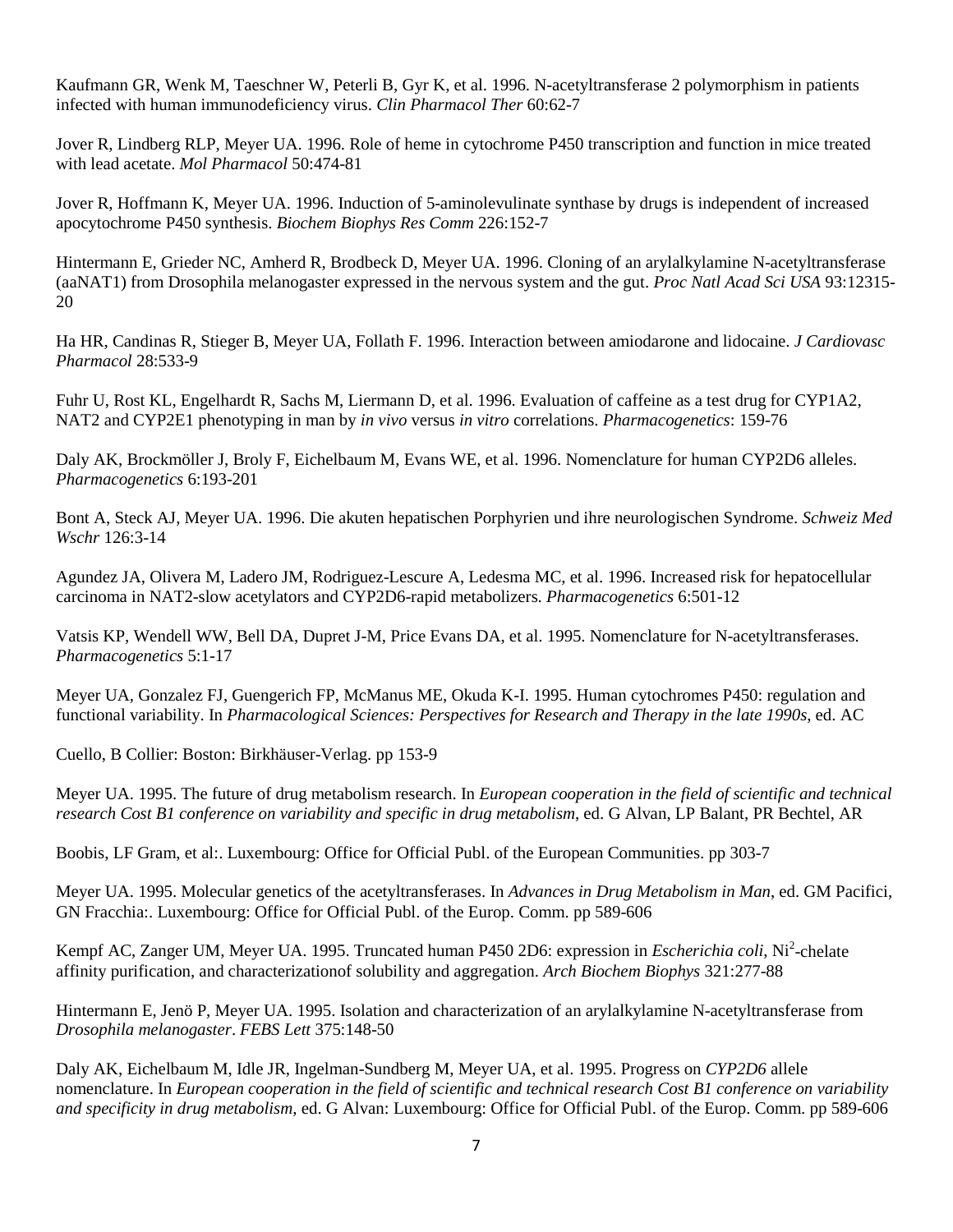Brosen K, de Morais SMF, Meyer UA, Goldstein JA. 1995. A multifamily study on the relationship between CYP2C19 genotype and S-mephenytoin oxidation phenotype. *Pharmacogenetics* 5:312-17

Broly F, Marez D, Sabbagh N, Legrand M, Millecamps S, et al. 1995. An efficient strategy for detection of known and new mutations of the CYP2D6 gene using single strand conformation polymorphism analysis. *Pharmacogenetics* 5:373- 84

Broly F, Marez D, Lo Guidice JM, Sabbagh N, Legrand M, et al. 1995. A nonsense mutation in the cytochrome P450 CYP2D6 gene identified in a Caucasian with an enzyme deficiency. *Hum Genet* 96:601-03

Probst MR, Beer M, Beer D, Jeno P, Meyer UA, Gasser R. 1994. Human liver arylacetamide deacetylase. Molecular cloning of a novel esterase involved in the metabolic activation of arylamine carcinogens with high sequence similarity to hormone-sensitive lipase. *J Biol Chem* 269:21650-6

Meyer UA. 1994. Commentary. Pharmacogenetics: The slow, the rapid, and the ultrarapid. *Proc Natl Acad Sci USA* 91:1983-4

Meyer UA. 1994. Polymorphisms of cytochrome P450 CYP2D6 as risk factor in carcinogenesis. In *Cytochrome P450, Biochemistry, Biophysics and Molecular Biology*, ed. MC Lechner. Proceedings of the Internat. Conf., John Libbey. pp 163-71

Meyer UA. 1994. The molecular basis of genetic polymorphisms of drug metabolism. *J. Pharm. Pharmacol.* 46:409-15

Meyer UA. 1994. Polymorphism of human acetyltransferases. *Environmental Health Perspectives* 102, Suppl. 6:213-6

Meyer UA. 1994. Porphyrie. In *Hadorn - Lehrbuch der Therapie*, ed. T Hess: Bern, Göttingen: Hans Huber. pp 486-7

Meyer UA. 1994. Cytochrome P450 in human drug metabolism: how much is predictable? In *Assessment of the use of single cytochrome P450 enzymes in drug research*, ed. MR Waterman, M Hildebrand: Berlin, Heidelberg, New York: Springer Verlag .pp 43-56

de Morais SMF, Wilkinson GR, Blaisdell J, Nakamura K, Meyer UA, Goldstein JA. 1994. The major defect responsible for the polymorphism of S-mephenytoin metabolism in humans. *J Biol Chem* 269:15419-22

de Morais SMF, Wilkinson GR, Blaisdell J, Meyer UA, Nakamura K, Goldstein JA. 1994. Identification of a new genetic defect responsible for the polymorphism of S-mephenytoin metabolism in Japanese. *Mol Pharmacol* 46:594-98

Veronese ME, Doecke CJ, Mackenzie PI, McManus ME, Miners JO, et al. 1993. Site-directed mutation studies of human liver cytochrome P-450 isoenzymes in the CYP2C subfamily. *Biochem J* 289:533-8

Rothman N, Hayes RB, Bi W, Caporaso N, Broly F, et al. 1993. Correlation between N-acetyltransferase activity and NAT2 genotype in Chinese males. *Pharmacogenetics* 3:250-5

Meyer UA, Blum M, Grant D, Heim M, Broly F. 1993. Acetylation pharmacogenetics. In *Human Drug Metabolism. From Molecular Biology to Man*, ed. EH Jeffery:117-23. Boca Raton, Ann Arbor, London: CRC Press. pp 117-23

Meyer UA. 1993. Drug metabolism in health and disease. In *Extrahepatic Manifestations in Liver Diseases*, ed. W Gerok, R Schmid, L. Bianchi, K.P. Maier:Dordrecht, Boston, London: Academic Publ. pp 285-93

Kerdar RS, Fasshauer I, Probst M, Blum M, Meyer UA, and Wild D. 1993. <sup>32</sup>P-Postlabelling studies on the DNA adducts of the food mutagens/carcinogens IQ and PHIP-adduct formation in a chemical system, and by rat and human metabolism. In *Postlabelling Methods for the Detection of DNA Adducts*, ed. DH Phillips, M Castegnaro, H Bartsch. Lyon: IARC Scientific Publ. No. 124, Internat. Agency for Research on Cancer.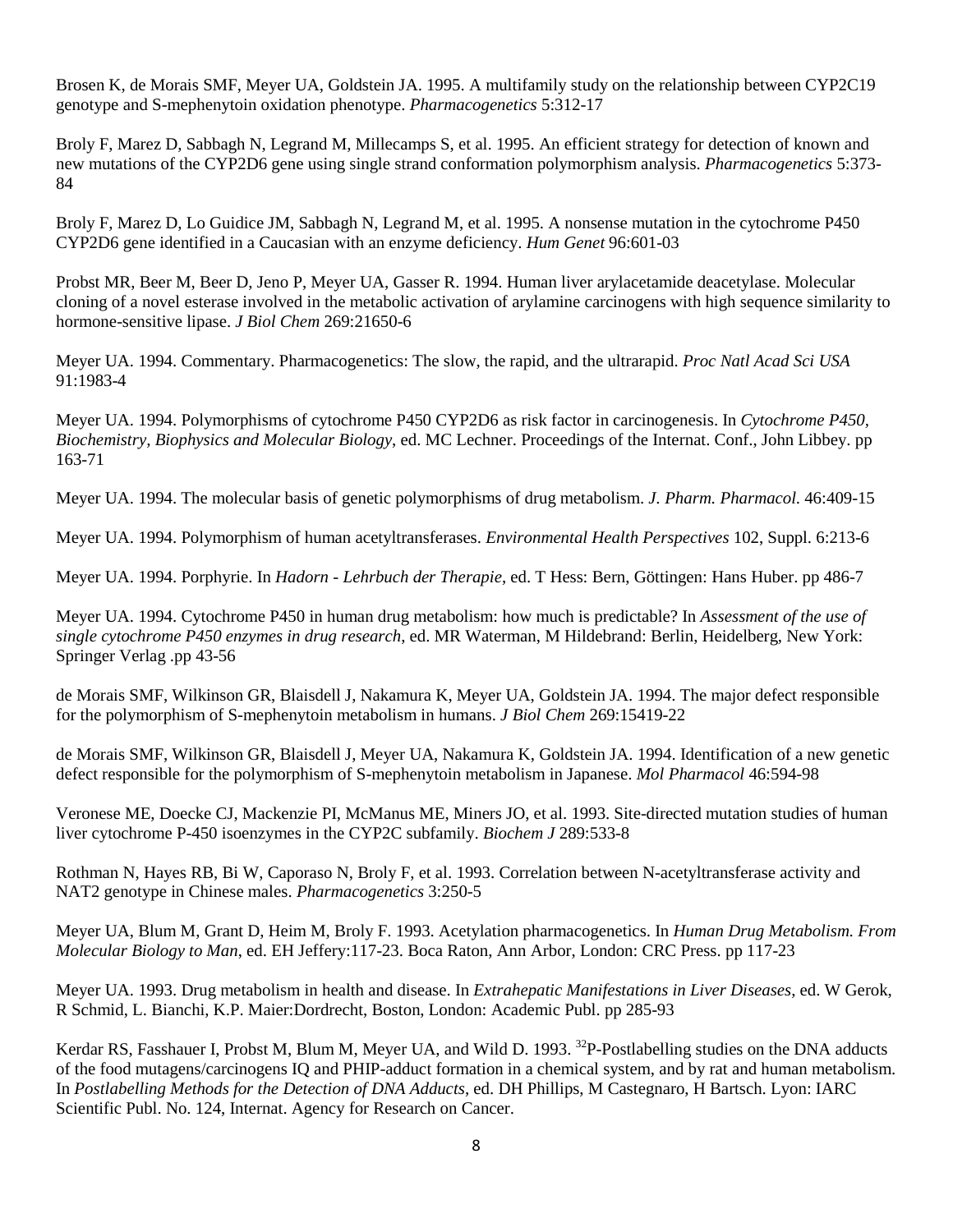Hayes RB, Bi W, Rothman N, Broly F, Caproaso N, et al. 1993. N-Acetylation phenotype and genotype and risk of bladder cancer in benzidine-exposed workers. . *Carcinogenesis* 14:675-78

Broly F, Meyer UA. 1993. Debrisoquine oxidation polymorphism: phenotypic consequences of a 3-base-pair deletion in exon 5 of the CYP2D6 gene. *Pharmacogenetics* 3:123-30

Andersson T, Miners JO, Veronees ME, Tassaneeyakul W, Tassaneeyakul W, et al. 1993. Identification of human liver cytochrome P450 isoforms mediating omeprazole metabolism. *Br J Clin Pharmacol* 36:521-30

Probst MR, Blum M, Fasshauer I, D'Orazio D, Meyer UA, Wild D. 1992. The role of the human acetylation polymorphism in the metabolic activation of the food carcinogen 2-amino-3-methylimidazo[4,5-f]quinoline (IQ). *Carcinogenesis* 13:1713-7

Meyer UA, Skoda RC, U.M. Z, Heim M, and Broly F. 1992. The genetic polymorphism of debrisoquine/sparteine metabolism - molecular mechanism. In *Pharmacogenetics of Drug Metabolism*, ed. W Kalow: New York, Oxford: Pergamon Press. pp 609-23 pp.

Drugs in special patient groups: clinical importance of genetics in drug effects. In *Clinical Pharmacology: Basic Principles of Therapeutics.*, ed. KF Melmon, HF Morelli: New York: McGraw-Hill. pp 875-94

Heim MH, Meyer UA. 1992. Evolution of a highly polymorphic human cytochrome P450 gene cluster: CYP2D6. *Genomics* 14:49-58

Grant DM, Blum M, Meyer UA. 1992. Polymorphisms of N-acetyltransferase genes. *Xenobiotica* 22:1073-81

Graf T, Broly F, Hoffmann F, Probst M, Meyer UA, Howald H. 1992. Prediction of phenotype for acetylation and for debrisoquine hydroxylation by DNA-tests in healthy human volunteers. *Eur J Clin Pharmacol* 43:399-03

Tyndale RF, Aoyama T, Broly F, Matsunaga T, Inaba T, et al. 1991. Identification of a new variant CYP2D6 allele lacking the codon encoding Lys 281: possible association with the poor metabolizer phenotype. . *Pharmacogenetics* 1:26- 32

Probst MR, Jenoe P, and Meyer UA. 1991. Purification and characterization of a human liver arylacetamide deacetylase. *Biochem Biophys Res Comm* 177:453-9

Meyer UA. 1991. Porphyrias. In *Harrison's Principles of Internal Medicine*, ed. JD Wilson, KJ Isselbacher: New York: McGraw-Hill Book Company. pp 1829-34

Meyer UA. 1991. Genotype or phenotype: the definition of a pharmacogenetic polymorphism. *Pharmacogenetics* 1:66-7

Meyer UA. 1991. Interindividuelle Unterschiede in der Reaktion gegenüber Arzneimitteln und Giften. *Therap Rundsch* 49:97-101

Johansson I, Yue QY, Dahl ML, Heim M, Sawe J, et al. 1991. Genetic analysis of the interethnic difference between Chinese and Caucasians in the polymorphic metabolism of debrisoquine and codeine. *Eur J Clin Pharmacol* 40:553-56

Heim MH, Blum M, Beer M, Meyer UA. 1991. Acetylation of serotonin in the rabbit pineal gland: an N-acetyltransferase with properties distinct from NAT1 and NAT2 is responsible. *J Neurochem* 57:1095-9

Heim MH, Beer M, Meyer UA. 1991. Sequence of a human pseudogene of cytochrome P450 CYP2D6, CYP2D7AP. EMBL data library

Heim MH, Beer M, Meyer UA. 1991. Sequence of a human pseudogene of cytochrome P450 CYP2D6, CYP2D7BP.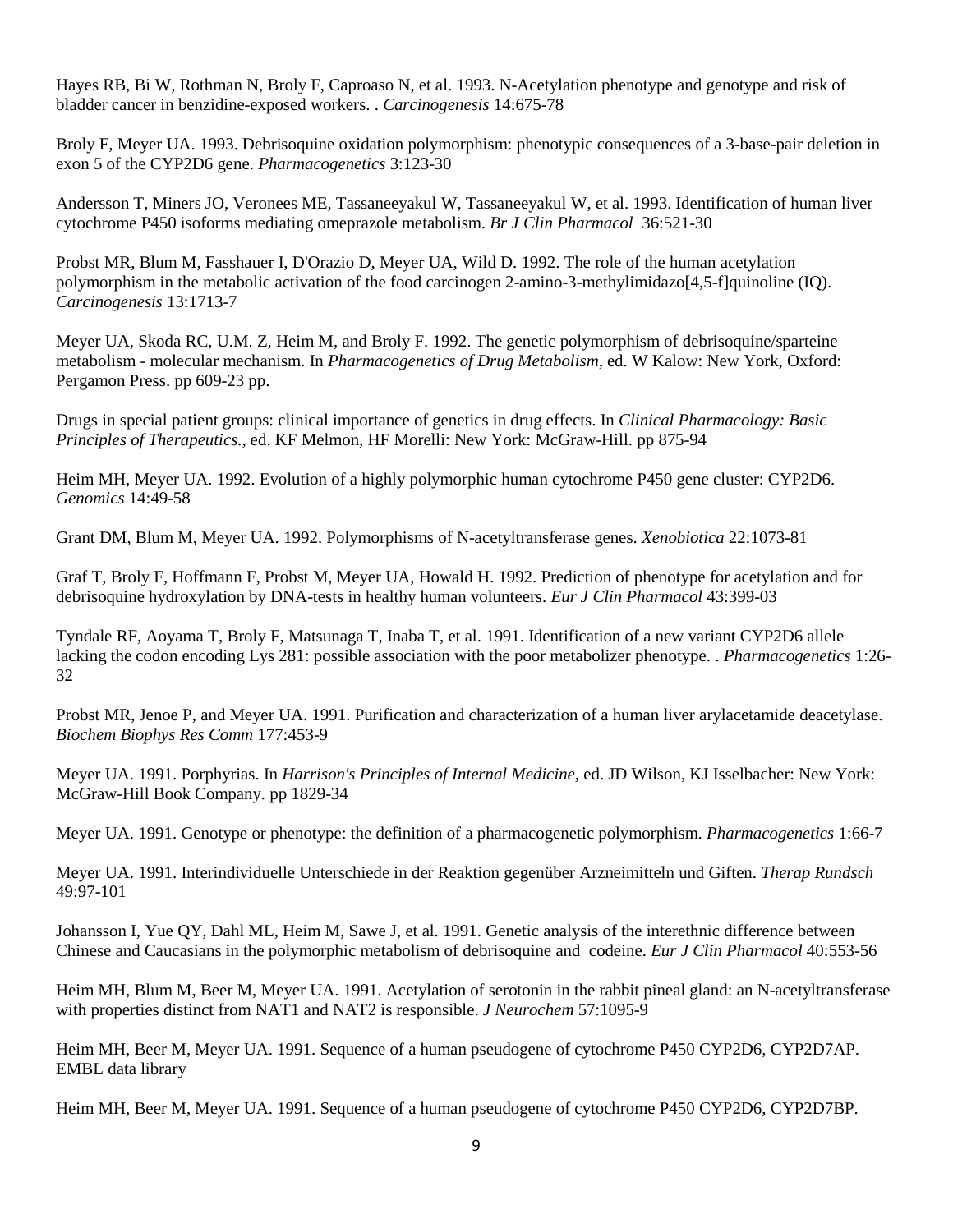## EMBL data library

Heim M, Meyer UA. 1991. Genetic polymorphism of debrisoquine oxidation: analysis of mutant alleles of CYP2D6 by restriction fragment analysis and by allele specific amplification. *Methods in Enzymology* 206:173-83

Grant DM, Beer M, Blum M, Meyer UA. 1991. Monomorphic and polymorphic human arylamine N-acetyltransferases: A comparison of liver isozymes and expressed products of two cloned genes. *Mol Pharmacol* 39:184-91

Gonzalez FJ, Meyer UA. 1991. Molecular genetics of the debrisoquin-sparteine polymorphism. The Rawls-Palmer Progress in Medicine Award Lecture. *Clin Pharmacol Ther* 50:233-8

Gaedigk A, Blum M, Gaedigk R, Eichelbaum M, and Meyer UA. 1991. Deletion of the entire cytochrome P450 CYP2D6 gene as a cause of impaired drug metabolism in poor metabolizers of the debrisoquine/sparteine polymprhism. *Am J Hum Genet* 48:943-50

Furuya H, Meyer UA, Gelboin HV, Gonzalez FJ. 1991. Polymerase chain reaction-directed identification, cloning, and quantification of human CYP2C18 mRNA. *Mol Pharmacol* 40:375-82

Eugster HP, Sengstag C, Hinnen A, Meyer UA, Wurgler FE. 1991. Heterologous expression of human microsomal epoxide hydrolase in Saccharomyces cerevisiae. Study of the valpromide-carbamazepine epoxide interaction. *Biochem Pharmacol* 42:1367-72

Brosen K, Zeugin T, Meyer UA. 1991. Role of P450IID6, the target of the sparteine-debrisoquin oxidation polymorphism, in the metabolism of imipramine. *Clin Pharmacol Ther* 49:609-17

Broly F, Gaedigk A, Heim M, Eichelbaum M, Morike K, Meyer UA. 1991. Debrisoquine/sparteine hydroxylation genotype and phenotype: analysis of common mutations and alleles of CYP2D6 in a European population. *DNA Cell Biol* 10:545-58

Blum M, Demierre A, Grant DM, Heim M, Meyer UA. 1991. Molecular mechanism of slow acetylation in man. *Proc Natl Acad Sci USA* 88:5237-4

Zeugin TB, Brosen K, Meyer UA. 1990. Determination of imipramine and seven of its metabolites in human liver microsomes by a high-performance liquid chromatographic method. *Anal Biochem* 189:99-102

Relling MV, Aoyama T, Gonzalez FJ, Meyer UA. 1990. Tolbutamide and mephenytoin hydroxylation by human cytochrome P450s in the CYP2C subfamily. *J Pharmacol Exp Ther* 252:442-7

Nef P, Larabee TM, Kagimoto K, Meyer UA. 1990. Olfactory-specific cytochrome P-450 (P-450olf1; IIG1). Gene structure and developmental regulation. *J Biol Chem* 265:2903-7

Mortimer O, Persson K, Ladona MG, Spalding D, Zanger UM, et al. 1990. Polymorphic formation of morphine from codeine in poor and extensive metabolizers of dextromethorphan: relationship to the presence of immunoidentified cytochrome P-450IID1. *Clin Pharmacol Ther* 47:27-35

Meyer UA, Zanger UM, Skoda RC, Grant D, Blum M. 1990. Genetic polymorphisms of drug metabolism. *Prog Liver Dis* 9:307-23

Meyer UA, Skoda RC, Zanger UM. 1990. The genetic polymorphism of debrisoquine/sparteine metabolism-molecular mechanisms. *Pharmacol Ther* 46:297-308

Meyer UA. 1990. Gentechnologie in den Neunziger Jahren - Neue Möglichkeiten - neue Problempotentiale. *Der Basler Arzt*:1-2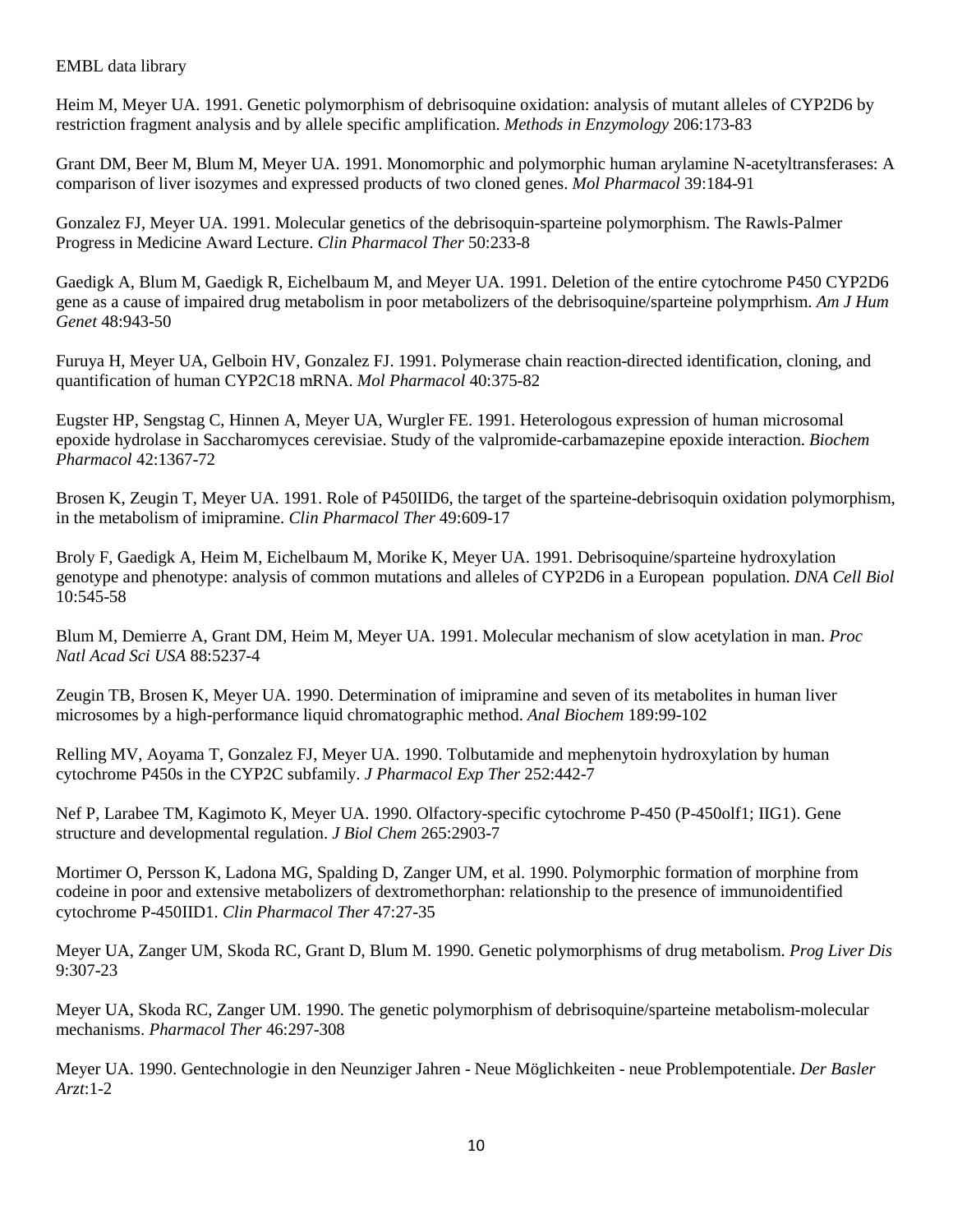Meyer UA. 1990. Molecular genetics and the future of pharmacogenetics. *Pharmacol Ther* 46:349-55

Meyer UA. 1990. Genetic polymorphisms of drug metabolism. In *Advances in Drug Research*, ed. B Testa, vol 19. London: Academic Press. pp 197-241

Meyer UA. 1990. Genetic polymorphisms of drug metabolizing enzymes: Molecular mechanisms. *Proc. European Consensus Conference on Pharmacogenetics, COST B1*, *Luxembourg*, Commission of the European Communities. pp 7- 14

Meyer UA. 1990. Genetic polymorphisms of drug metabolizing enzymes: Molecular mechanisms. *Acta Pharmaceut Jugoslavica* 40:491-9

Meyer UA. 1990. Genetic polymorphisms of drug metabolism. *Fundam Clin Pharmacol* 4:595-615

Meyer JW, Woggon B, Baumann P, Meyer UA. 1990. Clinical implications of slow sulphoxidation of thioridazine in a poor metabolizer of the debrisoquine type. *Eur J Clin Pharmacol* 39:613-4

Matsunaga E, Zeugin T, Zanger UM, Aoyama T, Meyer UA, Gonzalez FJ. 1990. Sequence requirements for cytochrome P-450IID1 catalytic activity. A single amino acid change (Ile380 Phe) specifically decreases Vmax of the enzyme for bufuralol but not debrisoquine hydroxylation. *J Biol Chem* 265:17197-01

Marti U, Hauri HP, Meyer UA. 1990. Induction of cytochrome P450 by phenobarbital in rat liver visualized by monoclonal antibody immunoelectron microscopy in situ. *Eur J Cell Biol* 52:193-200

Manns M, Zanger U, Gerken G, Sullivan KF, Meyer zum Buschenfelde KH, et al. 1990. Patients with type II autoimmune hepatitis express functionally intact cytochrome P-450 db1 that is inhibited by LKM-1 autoantibodies in vitro but not in vivo. *Hepatology* 12:127-32

Kagimoto M, Heim M, Kagimoto K, Zeugin T, Meyer UA. 1990. Multiple mutations of the human cytochrome P450IID6 gene (CYP2D6) in poor metabolizers of debrisoquine. Study of the functional significance of individual mutations by expression of chimeric genes. *J Biol Chem* 265:17209-14

Heim M, and Meyer UA. 1990. Genotyping of poor metabolizers of debrisoquine by allele-specific PCR amplification. *Lancet* 336:529-32

Hanioka N, Kimura S, Meyer UA, Gonzalez FJ. 1990. The human CYP2D locus associated with a common genetic defect in drug oxidation: a G1934----A base change in intron 3 of a mutant CYP2D6 allele results in an aberrant 3' splice recognition site. *Am J Hum Genet* 47:994-1001

Haefeli WE, Bargetzi M, Follath F, Meyer UA. 1990. Potent inhibition of cytochrome P450IID6 by flecainide in vitro and in vivo. *J Cardiovasc Pharmacol* 15:776-9

Gubler JG, Bargetzi MJ, Meyer UA. 1990. Primary liver carcinoma in two sisters with acute intermittent porphyria. *Am J Med* 89:540-1

Grant DM, Mörike K, Eichelbaum M, Meyer UA. 1990. Acetylation pharmacogenetics. The slow acetylator phenotype is caused by decreased or absent arylamine N-acetyltransferase in human liver. *J Clin Invest* 85:968-72

Eugster HP, Sengstag C, Meyer UA, Hinnen A, Wurgler FE. 1990. Constitutive and inducible expression of human cytochrome P450IA1 in yeast Saccharomyces cerevisiae: an alternative enzyme source for in vitro studies. *Biochem Biophys Res Commun* 172:737-44

Blum M, Heim M, and Meyer UA. 1990. Nucleotide sequence of rabbit NAT2 encoding polymorphic liver arylamine Nacetyltransferase (NAT). *Nucl Acids Res* 18:5295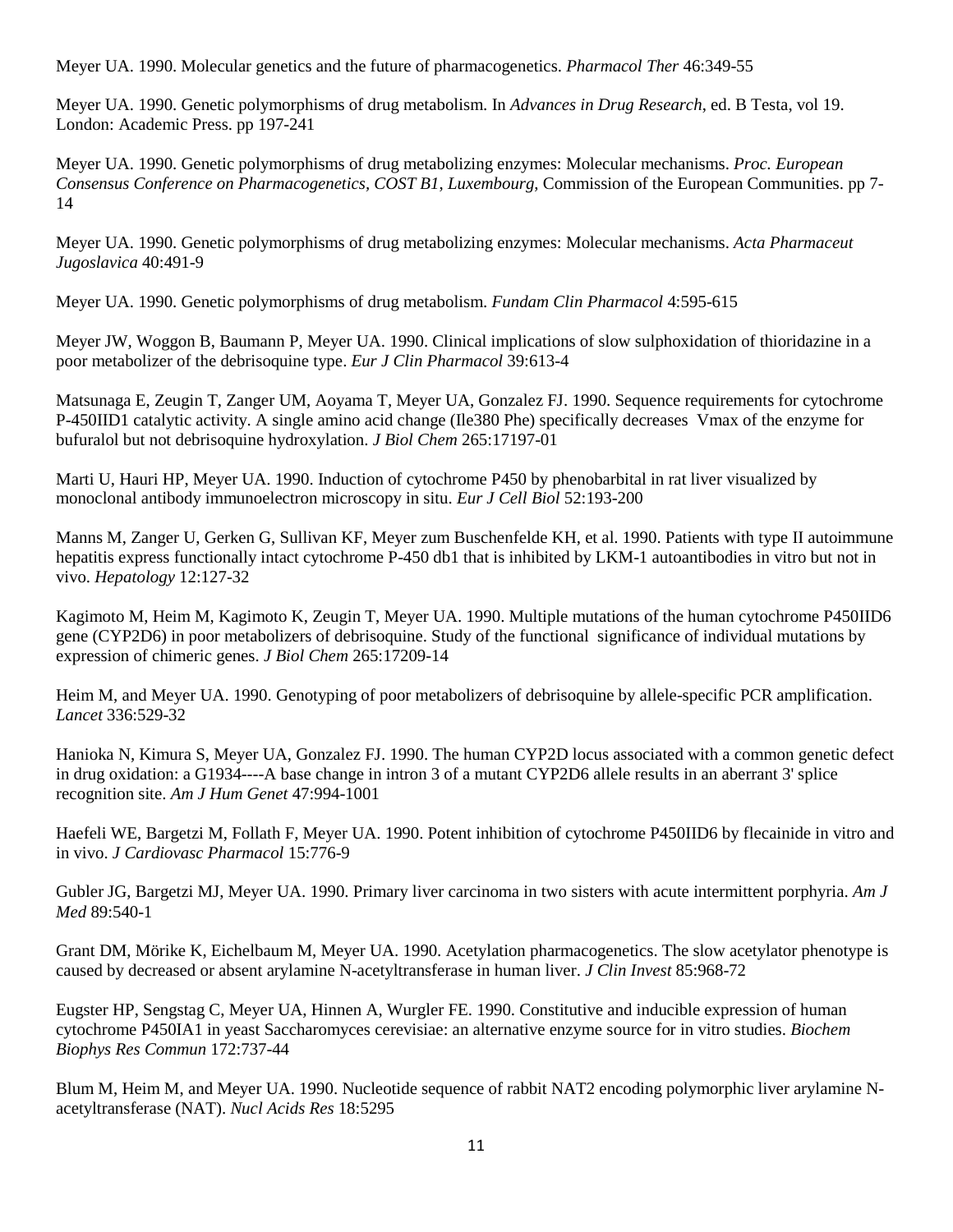Blum M, Heim M, and Meyer UA. 1990. Nucleotide sequence of rabbit NAT1 encoding monomorphic arylamine Nacetyltransferase. *Nucl Acids Res* 18:5287

Blum M, Grant DM, McBride W, Heim M, Meyer UA. 1990. Human arylamine N-acetyltransferase genes: Isolation, chromosomal localization, and functional expression. *DNA Cell Biol* 9:193-203

Blum M, Grant DM, Demierre A, and Meyer UA. Genetic polymorphism of rabbit and human N-acetyltransferase: Molecular Mechanisms . *Proc. UCLA Symposia on Molecular and Cellular Biology*, *1990*, 126:61-70

Zanger UM, Meyer UA. 1989. Absent decreased, or variant P450db1 in livers with poor capacity for debrisoquine metabolism. In *Cytochrome P450: Biochemistry and Biophysics*, ed. I Schuster. London: Taylor and Francis.pp 568-71

Yamano S, Nhamburo PT, Aoyama T, Meyer UA, Inaba T, et al. 1989. cDNA cloning and sequence and cDNA-directed expression of human P450 IIB1: dentification of a normal and two variant cDNAs derived from the CYP2B locus on chromosome 19 and differential expression of the IIB mRNAs in human liver. *Biochemistry* 28:7340-8

Relling MV, Evans WE, Fonne-Pfister R, Meyer UA. 1989. Anticancer drugs as itnhibitors of two polymorphic cytochrome P450 enzymes, debrisoquin and mephenytoin hydroxylase, in human liver microsomes. *Cancer Res* 49:68-71

Meyer UA, Kindli R. 1989. Plazebos and Nozebos. *Ther Umsch* 46:544-54

Matsunaga E, Zanger UM, Hardwick JP, Gelboin HV, Meyer UA, Gonzalez FJ. 1989. The CYP2D gene subfamily: analysis of the molecular basis of the debrisoquine 4-hydroxylase deficiency in DA rats. *Biochemistry* 28:7349-55

Kronbach T, Mathys D, Umeno M, Gonzalez FJ, Meyer UA. 1989. Oxidation of midazolam and triazolam by human liver cytochrome P450IIIA4. *Mol Pharmacol* 36:89-96

Kroemer HK, Mikus G, Kronbach T, Meyer UA, Eichelbaum M. 1989. In vitro characterization of the human cytochrome P-450 involved in polymorphic oxidation of propafenone. *Clin Pharmacol Ther* 45:28-33

Kimura S, Umeno M, Skoda RC, Meyer UA, Gonzalez FJ. 1989. The human debrisoquine 4-hydroxylase (CYP2D) locus: sequence and identification of the polymorphic CYP2D6 gene, a related gene, and a pseudogene. *Am J Hum Genet 45:889-904*

Grant DM, Lottspeich F, Meyer UA. 1989. Evidence for two closely related sozymes of arylamine N-acetyltransferase in human liver. *FEBS Lett* 244:203-7

Grant DM, Blum M, Demierre A, Meyer UA. 1989. Nucleotide sequence of an ntronless gene for a human arylamine Nacetyltransferase related to polymorphic drug acetylation. *Nucleic Acids Res* 17:3978

Blum M, Grant DM, Demierre A, Meyer UA. 1989. Nucleotide sequence of a full-ength cDNA for arylamine Nacetyltransferase from rabbit liver. *Nucleic Acids Res* 17:3589

Blum M, Grant DM, Demierre A, Meyer UA. 1989. N-acetylation pharmacogenetics: A gene deletion causes absence of arylamine N-acetyltransferase in liver of slow acetylator rabbits. *Proc Natl Acad Sci USA* 86:9554-57

Bargetzi MJ, Meyer UA, Birkhaeuser MH. 1989. Premenstrual exacerbations in hepatic porphyria: prevention by intermittent administration of an LH-RH agonist in combination with a gestagen. *JAMA* 261:864

Bargetzi MJ, Aoyama T, Gonzalez FJ, Meyer UA. 1989. Lidocaine metabolism in human liver microsomes by cytochrome P450IIIA4. *Clin Pharmacol Ther* 46:521-7

Aoyama T, Yamano S, Waxman DJ, Lapenson DP, Meyer UA, et al. 1989. Cytochrome P-450 hPCN3, a novel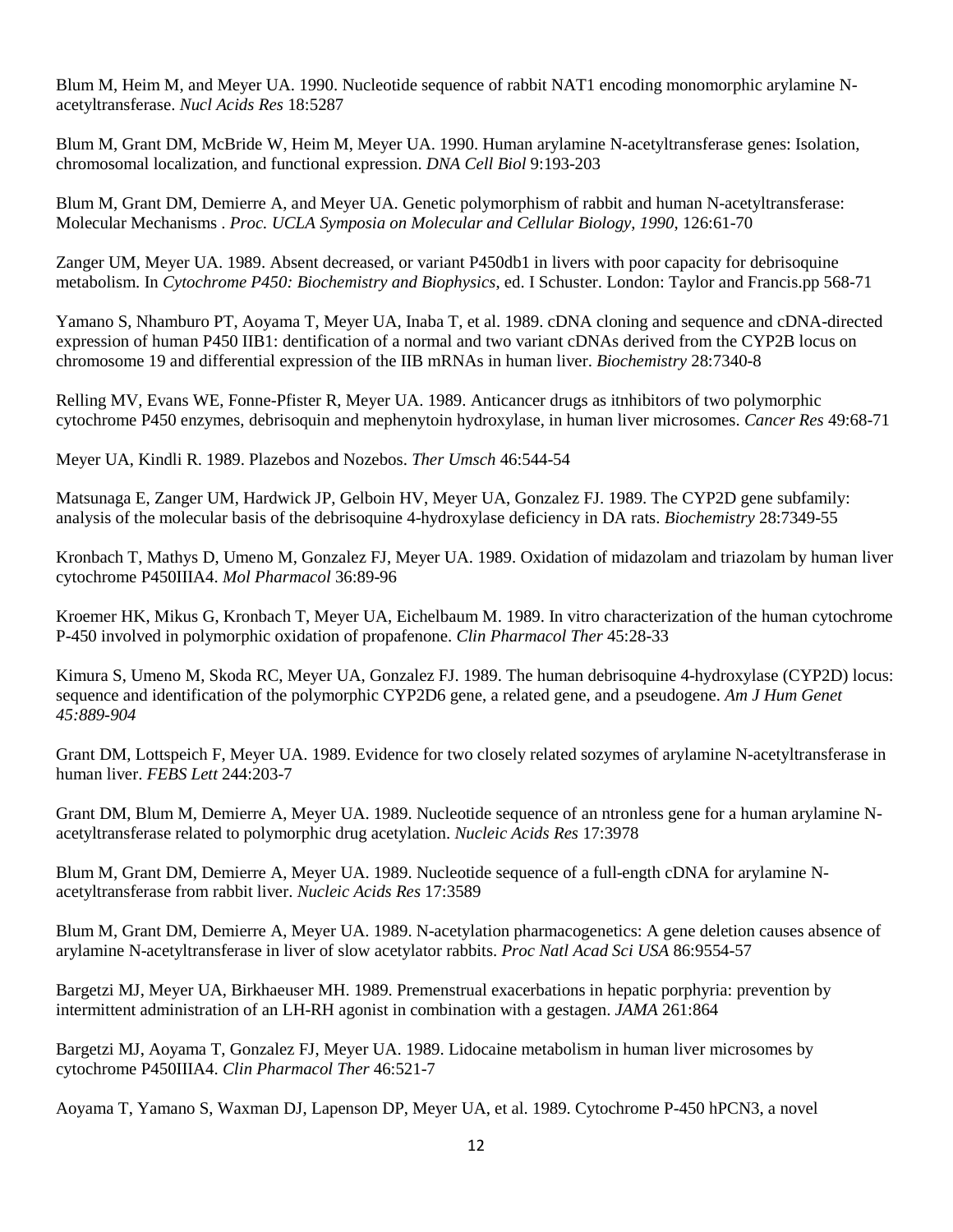cytochrome P-450 IIIA gene product that is differentially expressed in adult human liver. cDNA and deduced amino acid sequence and distinct specificities of cDNA-expressed hPCN1 and hPCN3 for the metabolism of steroid hormones and cyclosporine. *J Biol Chem* 264:10388-95

Zanger UM, Vilbois F, Hardwick JP, Meyer UA. 1988. Absence of hepatic cytochrome P450bufI causes genetically deficient debrisoquine oxidation in man. *Biochemistry* 27:5447-54

Zanger UM, Hauri HP, Loeper J, Homberg JC, Meyer UA. 1988. Antibodies against human cytochrome P-450db1 in autoimmune hepatitis type II. *Proc Natl Acad Sci USA* 85:8256-60

Skoda RC, Gonzalez FJ, Demierre A, Meyer UA. 1988. Two mutant alleles of the human cytochrome P-450db1 gene (P4502D1) associated with genetically deficient metabolism of debrisoquine and other drugs. *Proc Natl Acad Sci USA* 85:5240-43

Skoda RC, Demierre A, McBride OW, Gonzalez FJ, Meyer UA. 1988. Human microsomal xenobiotic epoxide hydrolase. Complementary DNA sequence, complementary DNA-directed expression in COS-1 cells, and chromosomal localization. *J Biol Chem* 263:1549-54

Meyer UA, Skoda R, Zanger U, Vilbois F, and Gonzalez FJ. 1988. Genetic polymorphisms of drug metabolizing \$ enzymes. In *Toxicological and Immunological Aspects of Drug Metabolism and Enivronmental Chemicals*, ed. RW Estabrook, E Lindenlaub, F Oesch, A Weck:229 Stuttgart, New York: F.K. Schattauer. pp 229-39

Meyer UA, Catin T, Demierre A, Fonne R, Kronbach T, et al. 1988. Molecular mechanisms of the debrisoquine- and mephenytoin-polymorphisms: studies at the protein and DNA level and with circulating autoantibodies against P450bufI (db) and P450meph. In *Microsomes and Drug Oxidation*. London, Philadelphia: Taylor and Francis. pp 201-8

Meyer UA. 1988. Arzneimittel-Interaktionen. *Schweiz Monatsschr Zahnmed* 98:1232 Kronbach T, Fischer V, Meyer UA. 1988. Cyclosporine metabolism in human liver: identification of a cytochrome P-450III gene family as the major cyclosporine-metabolizing enzyme explains interactions of cyclosporine with other drugs. *Clin Pharmacol Ther* 43:630-5

Gonzalez FJ, Vilbois F, Hardwick JP, McBride OW, Nebert DW, et al. 1988. Human debrisoquine 4-hydroxylase (P450IID1): cDNA and deduced amino acid sequence and assignment of the CYP2D locus to chromosome 22. *Genomics* 2:174-9

Gonzalez FJ, Skoda RC, Kimura S, Umeno M, Zanger UM, et al. 1988. Characterization of the common genetic defect in humans deficient in debrisoquine metabolism. *Nature* 331:442-46

Gonzalez FJ, Skoda R, Hardwig JP, Song BJ, Umeno M, et al. Human and rat debrisoquine 4-hydroxylase and ethanolinducible P450 gene families: structure, regulation and polymorphisms. *Proc. Microsomes and Drug Oxidations*, *Adelaide, Australia*, *1988*:209-15: Taylor & Francis, London, Philadelphia

Gonzalez FJ, Schmid BJ, Umeno M, McBride OW, Hardwick JP, et al. 1988. Human P450PCN1: sequence, chromosome localization, and direct evidence through cDNA expression that P450PCN1 is nifedipine oxidase. *DNA* 7:79-86

Gonzalez FJ, Matsunaga E, Umeno M, Kimura S, Skoda RC, et al. Structure and evolution of the polymorphic debrisoquine 4-hydroxylase genes in man and rat. *Proc. Poceedings of the IInd Internat. ISSX Meeting-ISSX-88 "Xenobiotic Metabolism and Disposition"*, *Kobe, Japan*, *1988*: Taylor and Francis

Fonne-Pfister R, Meyer UA. 1988. Xenobiotic and endobiotic inhibitors of cytochrome P-450dbl function, the target of the debrisoquine/sparteine type polymorphism. *Biochem Pharmacol* 37:3829-35

Osikowska-Evers B, Dayer P, Meyer UA, Robertz GM, Eichelbaum M. 1987. Evidence for altered catalytic properties of the cytochrome P-450 involved in sparteine oxidation in poor metabolizers. *Clin Pharmacol Ther* 41:320-5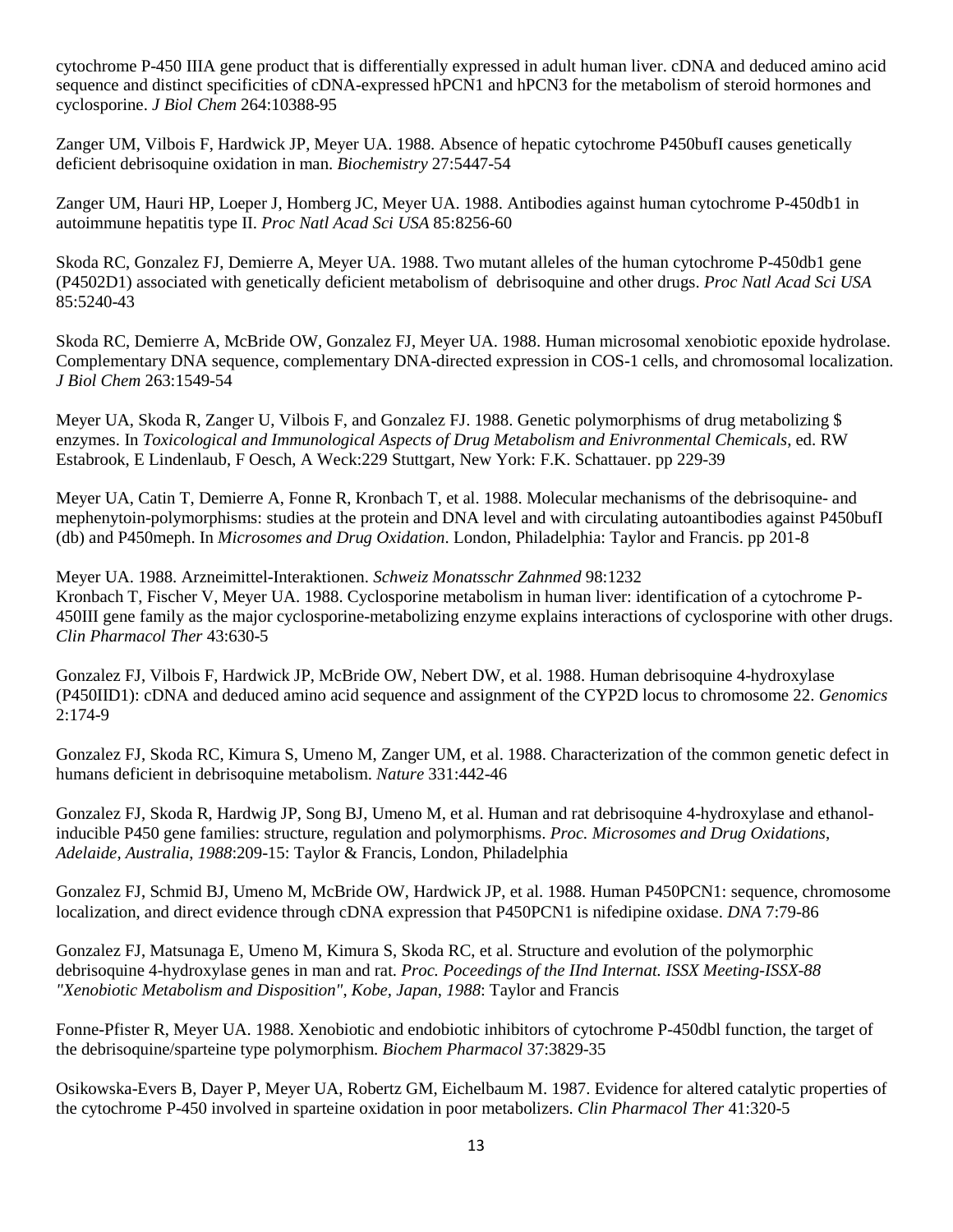Nebert DW, Jaiswal AK, Meyer UA, Gonzalez FJ. 1987. Human P-450 genes: evolution, regulation and possible role in carcinogenesis. *Biochem Soc Trans* 15:586-9

Meyer UA. 1987. Polymorphisms of human drug metabolising enzymes. In *Drug Metabolism - From Molecules to Man*, ed. DJ Benford, JW Bridges, GG Gibson:95-105: Taylor & Francis. Number of 95-105 pp.

Meier UT, Meyer UA. 1987. Genetic polymorphism of human cytochrome P450 S-mephenytoin-4-hydroxylase. *Biochemistry* 26:8466-74

Kronbach T, Mathys D, Gut J, Catin T, Meyer UA. 1987. High-performance liquid chromatographic assays for bufuralol 1'-hydroxylase, debrisoquine 4-hydroxylase, and dextromethorphan O- demethylase in microsomes and purified cytochrome P-450 isozymes of human liver. *Anal Biochem* 162:24-32

Gonzalez FJ, Matsunaga T, Nagata K, Meyer UA, Nebert DW, et al. 1987. Debrisoquine 4-hydroxylase: characterization of a new P450 gene subfamily, regulation, chromosomal mapping, and molecular analysis of the DA rat polymorphism. *DNA* 6:149-61

Fonne-Pfister R, Bargetzi MJ, Meyer UA. 1987. MPTP, the neurotoxin inducing Parkinson's disease, is a potent competitive inhibitor of human and rat cytochrome P450 isozymes (P450bufI, P450db1) catalyzing debrisoquine 4 hydroxylation. *Biochem Biophys Res Commun* 148:1144-50

Fonne R, Meyer UA. 1987. Mechanisms of phenobarbital-type induction of cytochrome P-450 isozymes. *Pharmacol Ther* 33:19-22

Dayer P, Kronbach T, Eichelbaum M, Meyer UA. 1987. Enzymatic basis of the debrisoquine/sparteine-type genetic polymorphism of drug oxidation. Characterization of bufuralol 1'- hydroxylation in liver microsomes of in vivo phenotyped carriers of the genetic deficiency. *Biochem Pharmacol* 36:4145-52

Bargetzi M, Meyer UA. 1987. Porphyrie-Therapie mit Hämatin. *Die gelben Hefte* 4:174-81

Repond C, Bulgheroni A, Meyer UA, Mayer JM, Testa B. 1986. Dual ligand binding of pyridylalkanamides to microsomal cytochrome P-450. *Biochem Pharmacol* 35:2233-40

Meyer UA, Gut J, Kronbach T, Skoda C, Meier UT, et al. 1986. The molecular mechanisms of two common polymorphisms of drug oxidation--evidence for functional changes in cytochrome P-450 isozymes catalysing bufuralol and mephenytoin oxidation. *Xenobiotica* 16:449-64

Meyer UA. 1986. Genetic polymorphisms of human cytochromes P-450. In *Porphyrins and Porphyrias*, ed. Y Nordman, Colloque INSERM. Pp 101-7

Meyer UA. 1986. Gedanken zur qualitativen Verbesserung der Selbstmedikation. *Sozial- und Präventivmedizin* 31:156-9

Leeman T, Dayer P, Meyer UA. 1986. Single-dose quinidine treatment inhibits metropolol oxidation in extensive metabolizers. *Eur J Clin Pharmacol* 29:739-41

Gut J, Meier UT, Catin T, Meyer UA. 1986. Mephenytoin-type polymorphism of drug oxidation: purification and characterization of a human liver cytochrome P-450 isozyme catalyzing microsomal mephenytoin hydroxylation. *Biochem Biophys Acta* 884:435-47

Gut J, Catin T, Dayer P, Kronbach T, Zanger U, Meyer UA. 1986. Debrisoquine/sparteine-type polymorphism of drug oxidation. Purification and characterization of two functionally different human liver cytochrome P-450 isozymes involved in impaired hydroxylation of the prototype substrate bufuralol. *J Biol Chem* 261:11734-43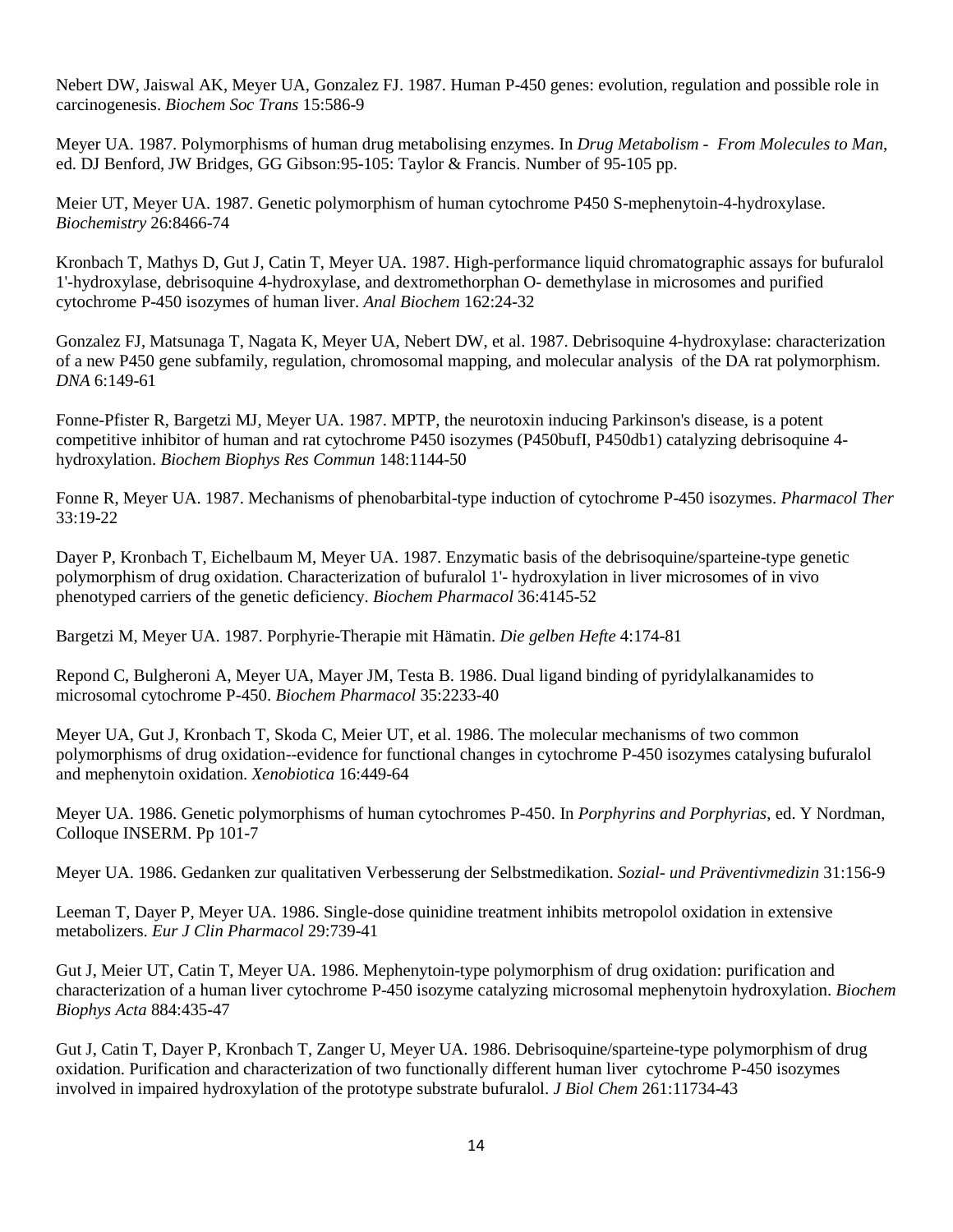Dayer P, Leemann T, Kupfer A, Kronbach T, Meyer UA. 1986. Stereo- and regioselectivity of hepatic oxidation in man effect of the debrisoquine/sparteine phenotype on bufuralol hydroxylation. *Eur J Clin Pharmacol* 31:313-18

Meyer UA, Dayer P, Gut J, Kronbach T. 1985. Studies on the molecular basis of polymorphic drug oxidation (debrisoquine/sparteine-type) in man. In *Trends in Hepatology*, ed. L Bianchi, W Gerok, H Popper: MTP Press.pp 81-6

Meyer UA. 1985. Genetic variants of hepatic microsomal polysubstrate monooxygenases (Cytochrome P450). In *Hepatology*, ed. H Brunner, H Thaler: New York: Raven Press. pp75-8

Meyer UA. 1985. Bittere und süsse Pillen. *Sandoz-Bulletin* 73:4-12

Meyer UA. 1985. Natur und Chemie und die moderne Medizin. *Schweiz Med Wschr* 115:750-1

Meier UT, Kronbach T, Meyer UA. 1985. Assay of mephenytoin metabolism in human liver microsomes by highperformance liquid chromatography. *Anal Biochem* 151:286-91

Meier UT, Dayer P, Male PJ, Kronbach T, Meyer UA. 1985. Mephenytoin hydroxylation polymorphism: characterization of the enzymatic deficiency in liver microsomes of poor metabolizers phentoyped in vivo. *Clin Pharmac Ther* 38:488-94

Dayer P, Leeman T, Gut J, Kronbach T, Kupfer A, et al. 1985. Steric configuration and polymorphic oxidation of lipophilic beta-adrenoceptor blocking agents: In vivo - in vitro correlations. *Biochem Pharmacol* 34:399-400

Bonkovsky HL, Hauri HP, Marti U, Gasser R, Meyer UA. 1985. Cytochrome P450 of small intestinal epithelial cells. Immunochemical characterization of the increase in cytochrome P450 caused by phenobarbital. *Gastroenterology* 88:458- 67

Minder EI, Meier PJ, Muller HK, Minder C, Meyer UA. 1984. Bufuralol metabolism in human liver: a sensitive probe for the debrisoquine-type polymorphism of drug oxidation. *Eur J Clin Invest* 14:184-9

Meyer UA. 1984. The clinical pharmacology of cytochrome P450. In *Proceedings of the Second Conference on Clinical Pharmacology and Therapeutics*, ed. L Lemberger, MM Reidenberg. Bethesda: American Soc. Pharmacol. Exp. Therap. pp 331-41

Meier PJ, Gasser R, Hauri HP, Stieger B, Meyer UA. 1984. Biosynthesis of rat liver cytochrome P450 in mitochondria associated rough endoplasmatic reticulum and in rough microsomes in vivo. *J Biol Chem* 259:10194-200

Hirsiger H, Giger U, Meyer UA. 1984. Stimulation of DNA synthesis and mitotic activity of chick embryo hepatocytes in primary culture. Effect on induction of polysubstrate monooxygenase activity. *In Vitro* 20:172-82

Gut J, Gasser R, Dayer P, Kronbach T, Catin T, Meyer UA. 1984. Debrisoquine-type polymorphism of drug oxidation: purification from human liver of a cytochrome P450 isozyme with high activity for bufuralol hydroxylation. *FEBS Lett* 173:287-90

Grant DM, Lottspeich F, Meyer UA. 1984. A simple test for acetylator phenotype using caffeine. *Br J Clin Pharmacol* 17:459-64

Dayer P, Gasser R, Gut J, Kronbach T, Robertz GM, et al. 1984. Characterization of a common genetic defect of cytochrome P-450 function (debrisoquine-sparteine type polymorphism)--increased Michaelis is Constant (Km) and loss of stereoselectivity of bufuralol 1'-hydroxylation in poor metabolizers. *Biochem Biophys Res Commun* 125:374-80

Breimer DD, Dengler HJ, Eichelbaum M, Kalow W, Meyer UA, et al. 1984. Molecular basis of polymorphic drug oxidation in man. *Eur. J. Clin. Pharmacol.* 27:253-7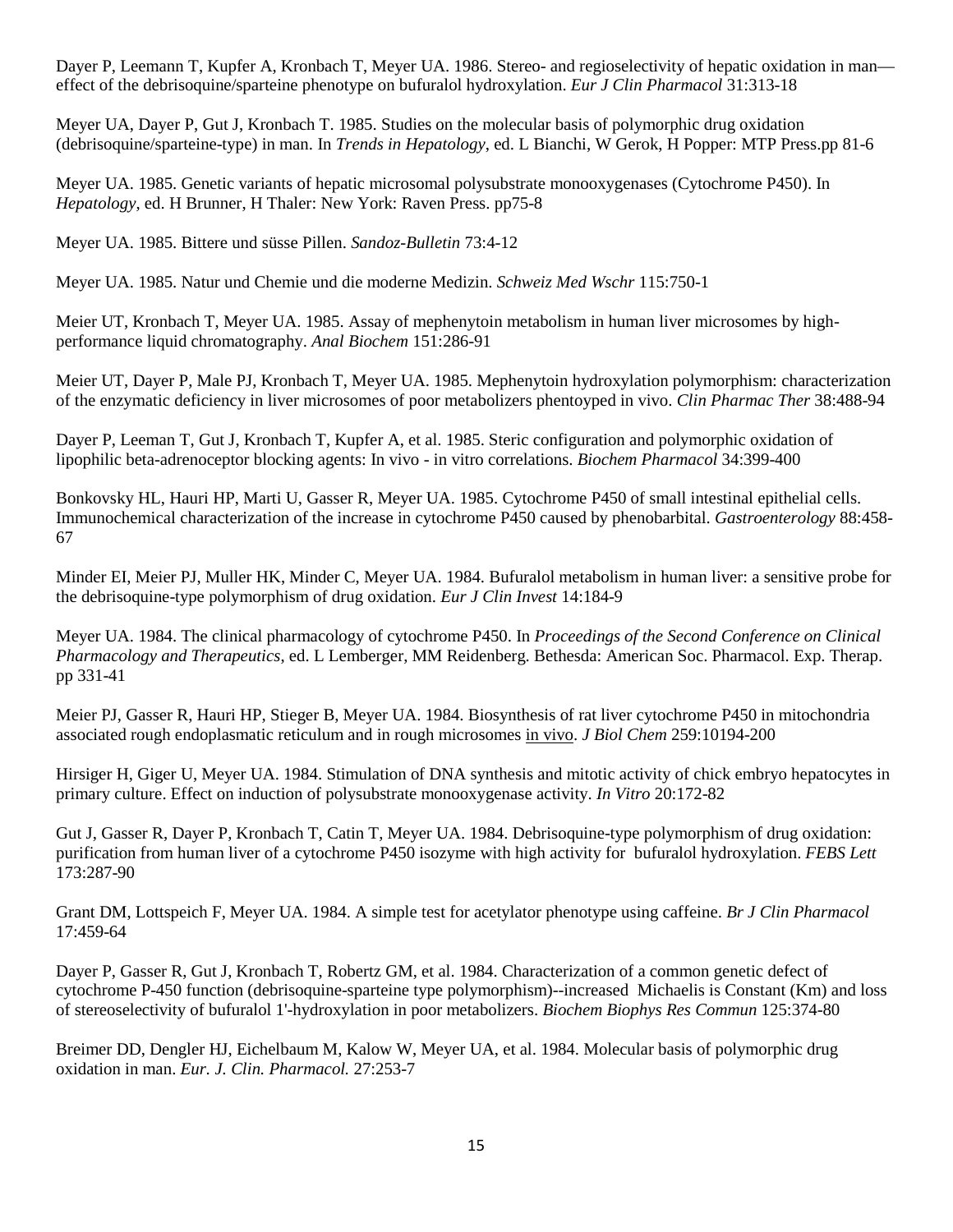Meyer UA, Pirovino M. 1983. Krankheiten des Hämstoffwechsels. In *Therapie Innerer Krankheiten*, ed. G Riecker: Springer-Verlag. pp 390-6

Meyer UA, Meier P. 1983. Klinisch bedeutsame vererbte Unterschiede in der Arzneimittelwirkung. *Zbl. Pharm.* 122:355- 60

Meyer UA, Gysling E. 1983. Unerwünschte Arzneimittel-Interaktionen. *Pharma-Kritik* 5:45-52

Meyer UA. 1983. Hepatic porpyhrias. In *Liver in Metabolic Diseases*, ed. L Bianchi, W Gerok, L Landmann, K Sickinger, GA Stalder. Boston: MTP Press.pp 379-84

Meyer UA. 1983. Art und Weise der Informationsbelieferung an den praktizierenden Arzt. *Bulletin der Vereinigung der selbstdispensierenden Aerzte der Schweiz* 14:3-8

Meyer UA. 1983. Porphyrias. In *Harrison's Principles of Internal Medicine*,10th ed.:533-9. New York: McGraw Hill Book Company. pp 533-9.

Meier PJ, Müller HK, Dick B, Meyer UA. 1983. Hepatic Monooxygenase Activities in Subjects with a Genetic Defect in Drug Oxidation. (Debrisoquine-Polymorphism). *Gastroenterology* 85:682-92

Giger U, Meyer UA. 1983. Effect of succinylacetone on heme and cytochrome P450 synthesis in hepatocyte culture. *FEBS Lett* 153:335-8

Breimer DD, Dengler HJ, Eichelbaum M, Kalow W, Meyer u, et al. 1983. Report on the Workshop "Molecular Basis of Polymorphic Drug Oxidation in Man". *Eur J Clin Pharmacol* 27:253-7

Tartini R, Kappenberger L, Steinbrunn W, Meyer UA. 1982. Dangerous interaction between amiodarone and quinidine. *Lancet* 1:1327-9

Minder E, Meyer UA. 1982. Pharmakogenetik in der praktischen Medizin. *Pharma-Kritik* 4

Meyer UA, Sweeney GS. 1982. Heme synthesis and degradation: its role in predicting drug toxicity. Introduction. In *Advances in Pharmacology and Therapeutics II*, ed. H Yoshida, Y Hagihara, S Ebashi, Oxford, New York: Pergamon Press.

Meyer UA, Meier PJ. 1982. Klinisch bedeutsame vererbte Unterschiede in der Arzneimittelwirkung. *Schweiz Med Wochenschr* 112:666-9

Meyer UA. 1982. Effect of drugs and chemicals on - **aminolevulinic acid synthase**, the rate-limiting enzyme of heme synthesis. In *Advances in Pharmacology and Therapeutics II*, ed. H Yoshida, Y Hagihara, S Ebashi, Oxford, New York: Pergamon Press. pp 107-10

Meier PJ, Fehr J, Meyer UA. 1982. Pyridoxine-responsive primary acquired sideroblastic anaemia. In vitro and in vivo effects of vitamin B6 on decreased 5-aminolaevulinate synthase activity. *Scand J Haematol* 29:421-4

Giger U, Meyer UA. 1982. The substituted pyridines metyrapone and nicotinamide are inducers of 5-aminolevulinate synthase and cytochrome P-450 in hepatocyte culture. *Biochem Pharm* 31:1735-41

Gasser R, Hauri HP, Meyer UA. 1982. The turnover of cytochrome P450b. *FEBS Lett* 147:239-42

Bochsler HP, Meyer UA. 1982. Bioavailability of 3 theophylline delayed-release preparations. Comparison of theophylline concentrations in the serum and saliva in the steady state. *Schweiz Med Wochenschr* 112:1702-10

Meyer UA. 1981. Welche Arzneimittel-Wechselwirkungen sind relevant? *Aerztl. Praxis*:1753-4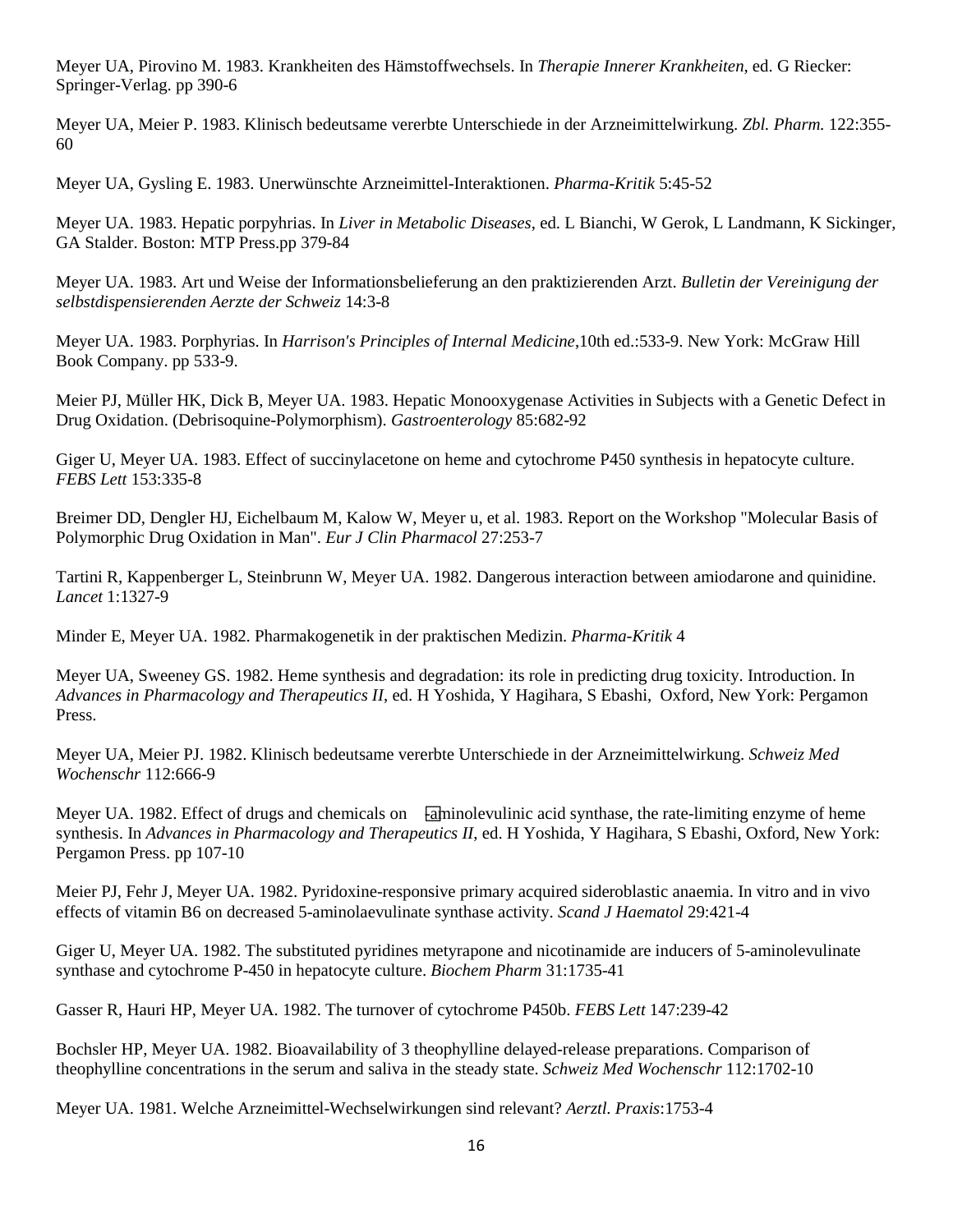Meier PJ, Spycher MA, Meyer UA. 1981. Isolation and characterization of rough endoplasmic reticulum associated with mitochondria from normal rat liver. *Biochim Biophys Acta* 646:283-97.

Giger U, Meyer UA. 1981. Role of heme in the induction of cytochrome P450 by phenobarbitone. *Biochem J* 198:321-9

Giger U, Meyer UA. 1981. Induction of delta-aminolevulinate synthase and cytochrome P-450 hemoproteins in hepatocyte culture. Effect of glucose and hormones. *J Biol Chem* 256:11182-90

Denk H, Kalt R, Abdelfattach-Gad M, Meyer UA. 1981. Effect of Griseofulvin on 5-aminolevulinate synthase and on ferrochelatase in mouse liver neoplastic nodules. *Cancer Res* 41:1535-8

Althaus FR, Meyer UA. 1981. Effects of phenobarbital, beta-naphthoflavone, dexamethasone, and formamidoxime on the turnover of inducible microsomal proteins in cultured hepatocytes. *J Biol Chem* 256:13079-84

Sengupta C, Meyer UA, Carafoli E. 1980. Binding of dantrolene sodium to muscle intracellular membranes. *FEBS Lett* 117:37-8.

Meyer UA, Meier PJ, Hirsiger H, Giger U, Althaus FR. 1980. Induction of drug-metabolizing enzymes by phenobarbitone: structural and biochemical aspects. *Ciba Found Symp* 76:101-18

Meyer UA. 1980. Zelltherapie: Gefährliches und teures Spiel mit der Hoffnung auf Wunder? *Pharma-Kritik* 1:81

Meyer UA. 1980. Porphyrias. In *Harrison's Principle of Internal Medicine*, 9th ed.:494-500. New York: McGraw Hill pp. 494-500

Hirsiger H, Althaus FR, Giger U, Meyer UA. 1980. Drug-mediated induction of cytochrome P450 hemoprotein in primary chick embryo hepatocyte culture. In *Microsomes, Drug Oxidations and Chemical Carcinogenesis*: Academic Press. pp 591-4

Giger U, Meyer UA. 1980. Modulation of the induction of cytochrome P450 by nutritional and hormonal factors: studies in hepatocyte culture. In *Biochemistry, Biophysics and Regulation of Cytochrome P450*. North-Holland: Elsevier. pp 199- 202

Meyer UA, Gysling EH. 1979. Unerwünschte Arzneimittelwechselwirkung. *Pharma-Kritik* 1:17-24

Meyer UA, Althaus FR. 1979. Drug metabolism in cultured hepatocytes from adult rats and chicken embryos. In *The Liver*: Aulendorf: Editio Cantor. pp 126-34

Meyer UA, Althaus FR. 1979. Drug metabolism in adult rat and chick embryo hepatocytes in primary monolayer culture. In *The Induction of Drug Metabolism*, ed. RW Estabrook, E Lindenlaub: Stuttgart, New York: F.K. Schattauer Verlag. pp 373-83

Meyer UA. 1979. Arzneimittel-Interaktionen. *Schweiz Med Wochenschr* 109:359-61

Meyer UA. 1979. Welche Arzneimittelwirkungen sind klinisch relevant? *Internist* 20:251-6

Meyer UA. 1979. Regulation of drug metabolism - biochemical aspects. In *Pharmacologie perinatale*. INSERM, 89:127.

Althaus FR, Sinclair JF, Sinclair P, Meyer UA. 1979. Drug mediated induction of cytochrome(s) P450 and drug metabolism in cultured hepatocytes maintained in chemically defined medium. *J Biol Chem* 254:2148-53

Meyer UA, Schmid R. 1978. The Porphyrias. In *The Metabolic Basis of Inherited Disease*, ed. JB Stanbury, B Wyngaarden, DS Frederickson. New York: McGraw-Hill. pp 1166-.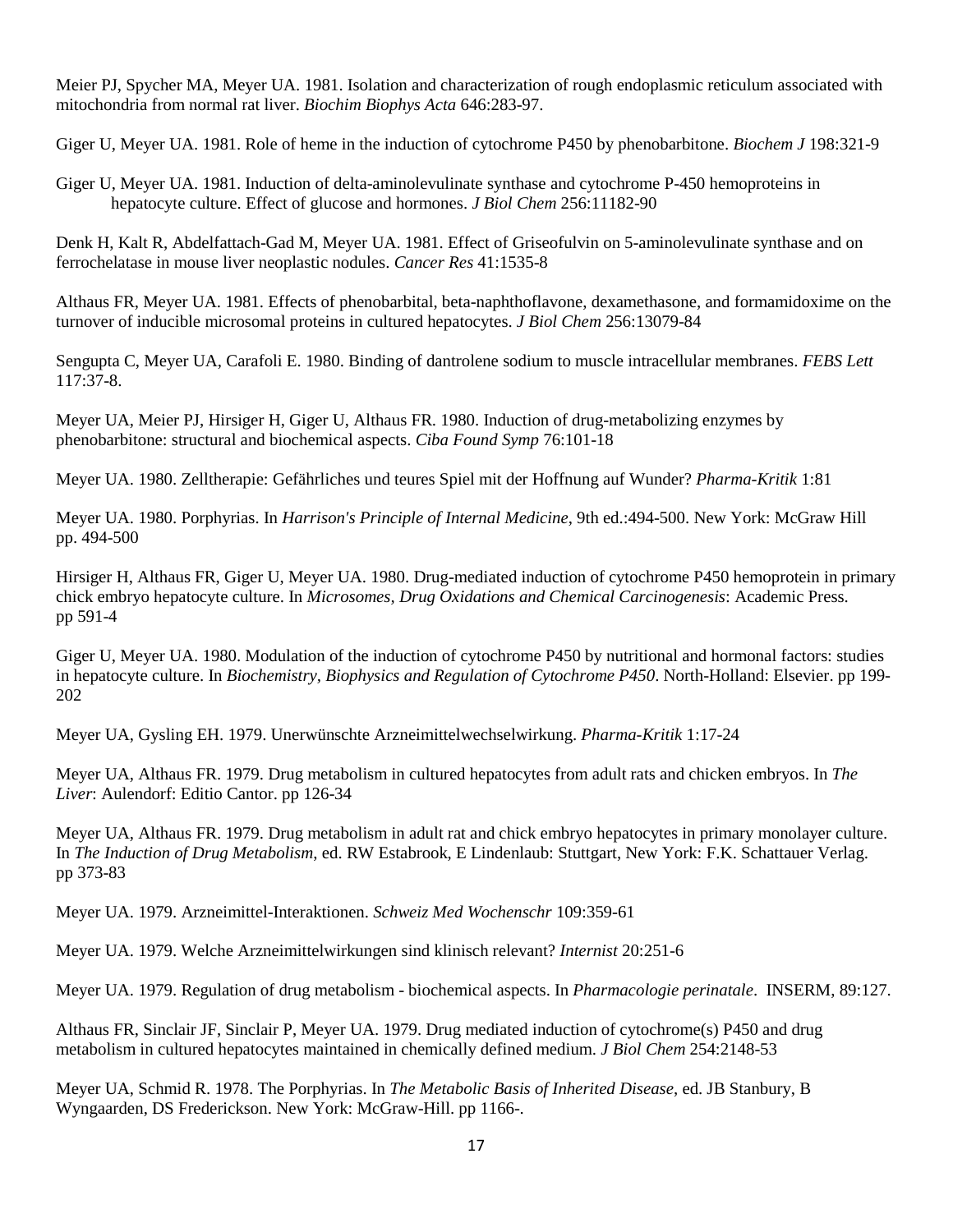Meyer UA. 1978. Pharmacogenetics in the field of heme and hemoprotein synthesis. In *The effect of chemicals on heme and hemoprotein metabolism. Handbook of Experimental Pharmacology*, ed. WN Aldrigdge, FD Matteis, WN Aldridge, Heidelberg: Springer Verlag. pp 239-54

Meyer UA. 1978. Drug sensitivity in hereditary hepatic porphyria. *Human Genetics* Supp. 1:71-8

Meyer UA. 1978. Regulation of heme biosynthesis in hepatic and erythroid cells. In *Diagnosis and Therapy of Porphyrias and Lead Intoxication*, ed. M Doss:. Heidelberg: Springer Verlag.pp 3-9

Meyer UA. 1978. Pharmaocgenetics in the field of heme metabolism: Drug sensitivity in hereditary heaptic porphyria. In *Heme and Hemoproteins*, ed. F DeMatteis, WN Aldrigdge Heidelberg: Springer Verlag.pp 239-55

Meyer UA. 1978. Role of genetic factors in the rational use of drugs. In *Clinical Pharmacology: Basic Principles of Therapeutics*, ed. KL Melmon, HF Morelli. New York: Macmillan.pp 913-.

Meier PJ, Spycher MA, Meyer UA. 1978. Isolation of a subfraction of rough endoplasmic reticulum closely associated with mitochondria. Evidence for its role in cytochrome P450 synthesis. *Exp Cell Res* 111:479-83.

Meyer PJ, Spycher MA, Meyer UA. 1977. Structural and functional interaction of rough endoplasmic reticulum (RER) and mitochondria during synthesis of hepatic cytochrome P450. In *Microsomes and Drug Oxidations*. Oxford, New York: Pergamon Press. pp 339-46

Guzelian PS, Bissell DM, Meyer UA. 1977. Drug metabolism in adult rat hepatocytes in primary monolayer culture. *Gastroenterology* 72:1232-9

Meyer UA, Meier PJ, Correia MA. 1976. Interaction between mitochondria and rough endoplasmic reticulum during induction of cytochrome P450. In *The Liver*, R Preisig, J Bircher, P Baumgartner (eds). Aulendorf: Editio Cantor. pp 172- 178

Meyer UA. 1976. Biotransformation von Arzneimitteln in der Leber: Bedeutung für die Pharmakotherapie. In *Toxische Leberschäden, Medikamente und Leber*, ed. L Wannagat: Stuttgart: Georg Thieme Verlag. pp 34-.

Meyer UA. 1976. Arzneimittel-Interaktionen. *Schweiz Med Wochenschr* 106:424-6

Meyer UA. 1976. Hereditary Hepatic Porphyrias - New findings on the metabolic defects. In *Progress in Liver Diseases*, ed. H Popper, F Schaffner: Grune and Stratton.pp 280-.

McDonagh AF, Pospisil R, Meyer UA. 1976. Degradation of hepatic haem to porphyrins and oxophlorins in rats treated with 2-allyl-2-isopropylacetamide. *Biochem. Soc. Trans.* 4:297-8

Maxwell JD, Meyer UA. 1976. Drug sensitivity in hereditary hepatic porphyria. In *Porphyrins in Human Diseases*, ed. M Doss:Basel: Karger.pp 1-9

Maxwell JD, Meyer UA. 1976. Effect of lead on hepatic delta-aminolaevulinic acid synthetase activity in the rat: a model for drug sensitivity in intermittent acute porphyria. *Eur J Clin Invest* 6:373-9

Meyer UA, Maxwell JD. 1975. Human and experimental porphyria: Relationship of defects in heme biosynthesis to drug idiosyncrasy. In *Drugs and the Liver*, ed. W Gerok, K Sickinger. Stuttgart: F.K. Schattauer Verlag. pp 201-.

Meyer UA. 1975. Biosynthese von Haem. *Schweiz Med Wochenschr* 105:1165-8

Meyer UA. 1975. Polypragmasie: Problematik der Beschränkung auf wenige Arzneimittel. *Praxis, Editorial* 65:529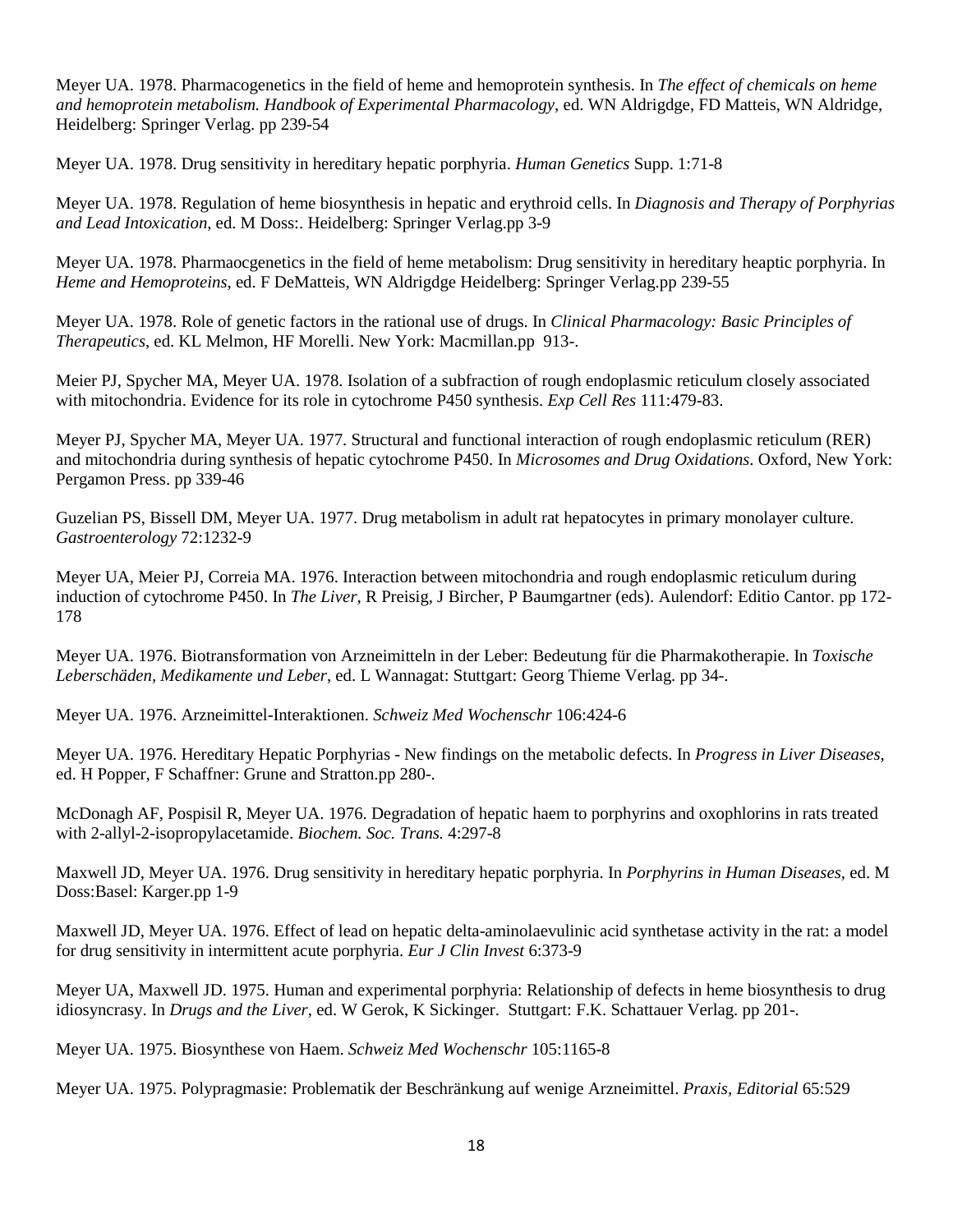Correia MA, Meyer UA. 1975. Apocytochrome P-450: reconstitution of functional cytochrome with hemin in vitro. *Proc Natl Acad Sci U S A* 72:400-4

Meyer UA, Schmid R. 1974. Intermittent acute porphyria: the enzymatic defect. *Res Publ Assoc Res Nerv Ment Dis* 53:211-24

Meyer UA. 1974. Intermittierend akute Porphyria: Klinische Bedeutung der verminderten Aktivität der Uroporphyrinogen I Synthetase. *Schweiz. Med. Wochenschr.* 104:1874-8

Meyer UA. 1974. Klinische Pharmakologie - eine Herausforderung für interdisziplinäre Zusammenarbeit. *Neue Zürcher Zeitung, Forschung und Technik* Nr. 508:65

Schacter BA, Marver HS, Meyer UA. 1973. Heme and hemoprotein catabolism during stimulation of microsomal lipid peroxidation. *Drug Metab Dispos* 1:286-92.

Meyer UA, Schmid R. 1973. Hereditary hepatic porphyrias. *Fed Proc* 32:1649-55.

Meyer UA. 1973. Intermittent acute porphyria. Clinical and biochemical studies of disordered heme biosynthesis. *Enzyme* 16:334-42

Chapman GS, Jones AL, Meyer UA, Bissell DM. 1973. Parenchymal cells from adult rat liver in nonproliferating monolayer culture. II. Ultrastructural studies. *J Cell Biol* 59:735-47

Bissell DM, Hammaker LE, Meyer UA. 1973. Parenchymal cells from adult rat liver in nonproliferating monolayer culture. I. Functional studies. *J Cell Biol* 59:722-34

Strand LJ, Meyer UA, Felsher BF, Redeker AG, Marver HS. 1972. Decreased red cell uroporphyrinogen I synthetase activity in intermittent acute porphyria. *Journal of Clinical Investigation* 51:2530-6

Schacter BA, Meyer UA, Marver HS. 1972. Hemoprotein catabolism during stimulation of microsomal lipid peroxidation. *Biochim Biophys Acta* 279:221-7.

Meyer UA, Strand LJ, Doss M, Rees AC, Marver HS. 1972. Intermittent acute porphyria. Demonstration of a genetic defect in porphobilinogen metabolism. *N Engl J Med* 286:1277-82

Meyer UA, Marver HS. 1971. Chemically induced porphyria: increased microsomal heme turnover after treatment with allylisopropylacetamide. *Science* 171:64-6.

Meyer UA, Marver HS. 1971. Porphyrin biosynthesis. Enhancement of the fractional catabolic rate of microsomal haem in chemically induced porphyria. *S Afr Med J*:175-7.

Froesch ER, Meyer UA, Jakob A, Labhart A. 1969. Response of adipose tissue to insulin deficiency, fasting and refeeding, inhibition and activation of lipolysis by insulin. *Proc. International Congress Series No.184*, *pp* 124-134

Meyer UA, Sturzenegger V, Froesch ER. 1968. Transport and metabolism of glucose, insulin sensitivity and lipolysis of epididymal adipose tissue of alloxan-diabetic rats after prolonged incubation in vitro. *Diabetologia* 4:87-94

Mueller J, Froesch ER, Meyer UA, Labhart A. 1967. Persistierende Störung der ACTH-Sekretion nach Operation eines Nebennierenrindenadoms bei drei Fällen von Cushing Syndrom. *Schweiz. Med. Wochenschr.* 97:861-5

Jakob A, Meyer UA, Flury R, Ziegler WH, Labhart A, Froesch ER. 1967. The pathogenesis of tumour hypoglycaemia: blocks of hepatic glucose release and of adipose tissue lipolysis. *Diabetologia* 3:506-14.

Froesch ER, Waldvogel M, Meyer UA, Jakob A, Labhart A. 1967. Effects of 5-methylpyrazole-3-carboxylic acid on